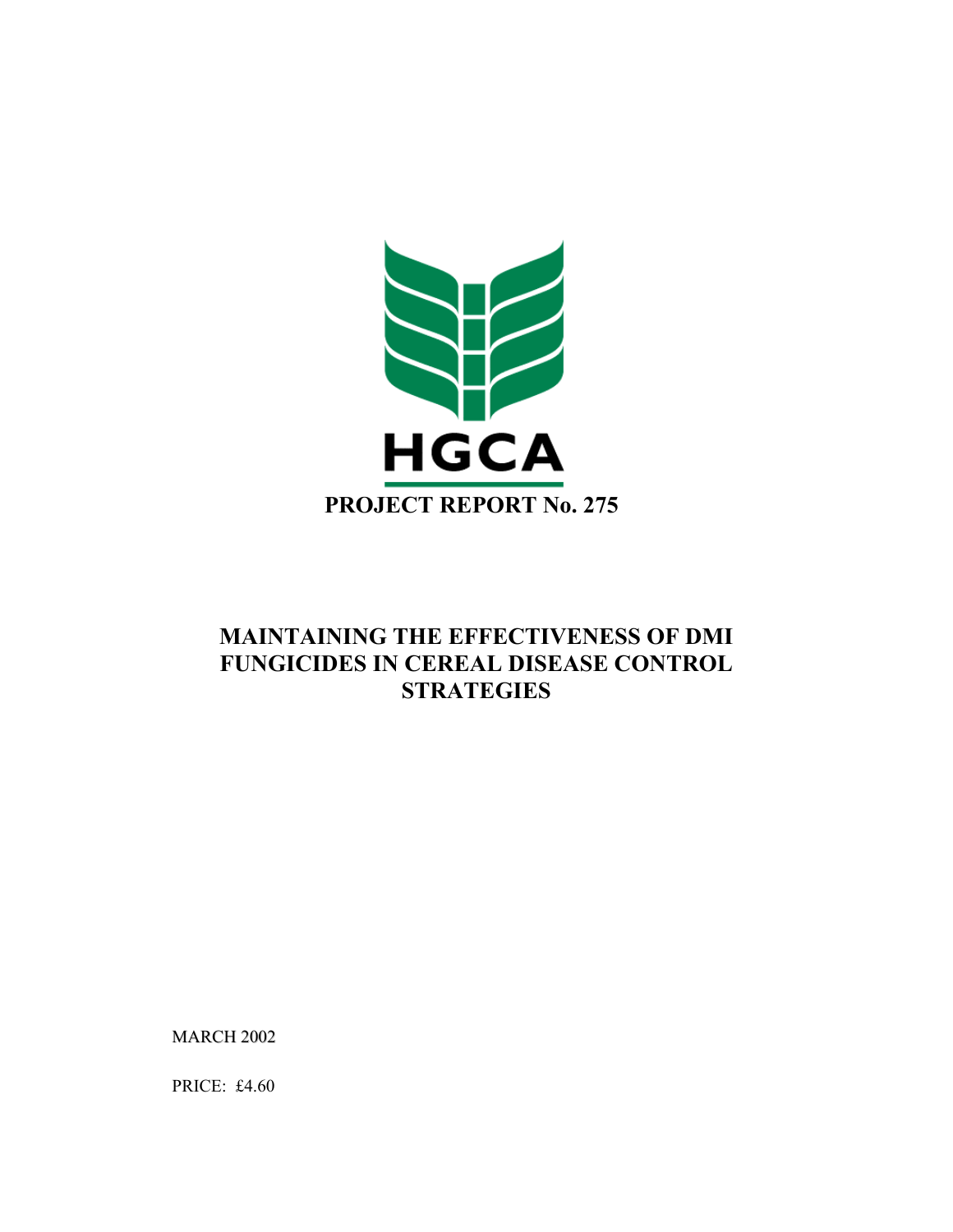# **PROJECT REPORT No. 275**

# **MAINTAINING THE EFFECTIVENESS OF DMI FUNGICIDES IN CEREAL DISEASE CONTROL STRATEGIES**

by

# D HOLLOMON $^1$ , L COOKE $^2$  and T LOCKE $^3$

# <sup>1</sup>IACR – Long Ashton, Bristol BS41 9AF

# <sup>2</sup>The Queen's University of Belfast, Department of Applied Plant Science Agriculture & Food Science Centre, Newforge Lane, Belfast, County Antrim BT9 5PX

3 ADAS Rosemaund, Preston Wynne, Herefordshire HR1 3PG

This is the final report of a three-year project which started in April 1998. The work was funded by a grant of £202,839 from HGCA (project no. 1406).

The Home-Grown Cereals Authority (HGCA) has provided funding for this project but has not conducted the research or written this report. While the authors have worked on the best information available to them, neither HGCA nor the authors shall in any event be liable for any loss, damage or injury howsoever suffered directly or indirectly in relation to the report or the research on which it is based.

Reference herein to trade names and proprietary products without stating that they are protected does not imply that they may be regarded as unprotected and thus free for general use. No endorsement of named products is intended nor is any criticism implied of other alternative, but unnamed products.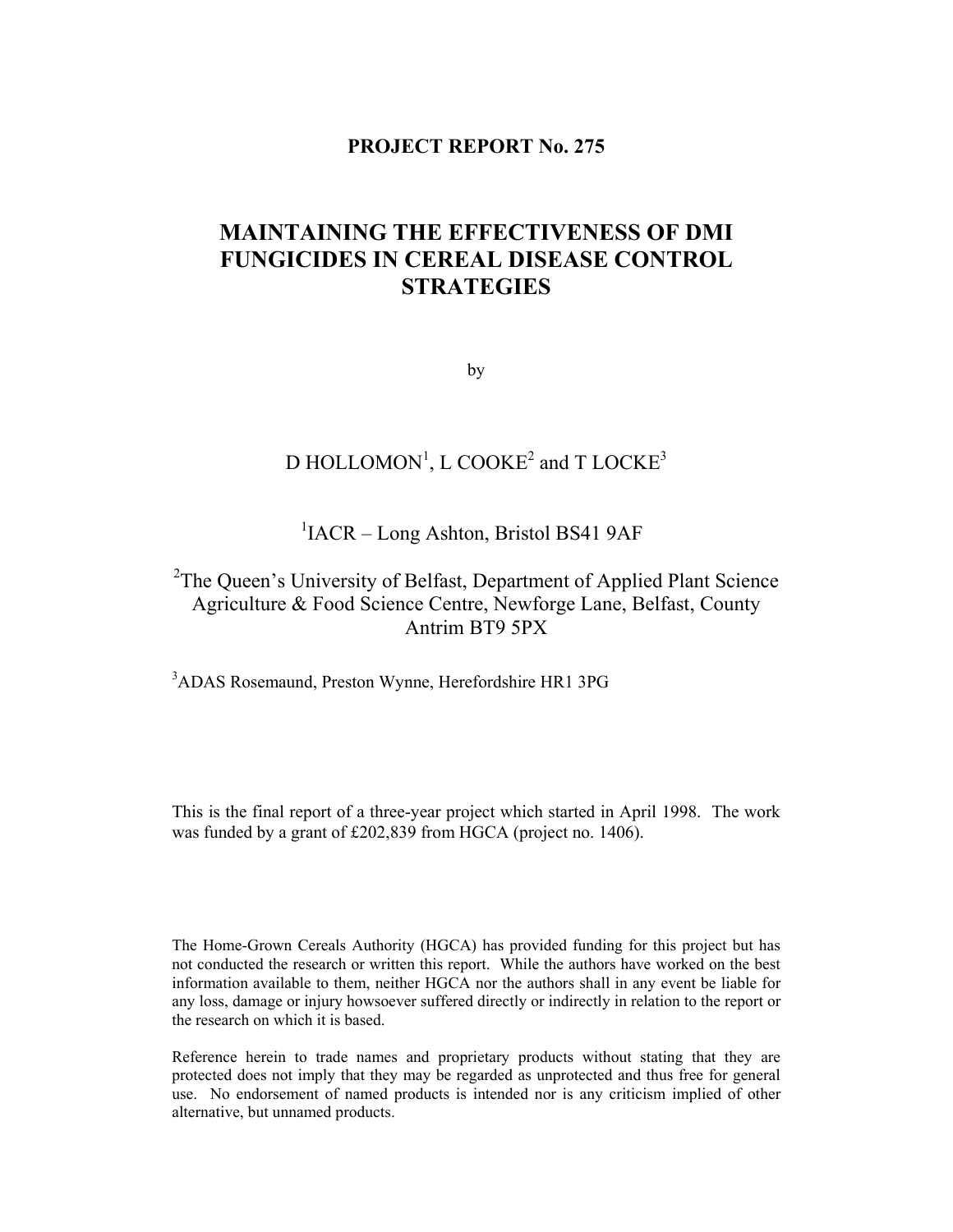**CONTENTS** 

ABSTRACT 2

SUMMARY 3

INTRODUCTION 5

OBJECTIVES 6

MATERIALS AND METHODS 6

| CONTOUR MAPPING OF M. GRAMINICOLA SENSITIVITY LEVELS WITHIN A WHEAT |  |
|---------------------------------------------------------------------|--|
|                                                                     |  |
|                                                                     |  |
|                                                                     |  |
|                                                                     |  |
|                                                                     |  |

# RESULTS 9

| EFFECT OF FUNGICIDES ON THE SPREAD OF M. GRAMINICOLA IN DIFFERENT LEAF |  |
|------------------------------------------------------------------------|--|
|                                                                        |  |
|                                                                        |  |

DISCUSSION 20

PRACTICAL CONSIDERATIONS 21

COSTS OF RESISTANCE 22

FUTURE RESEARCH NEEDS 23

ACKNOWLEDGEMENTS 23

REFERENCES 23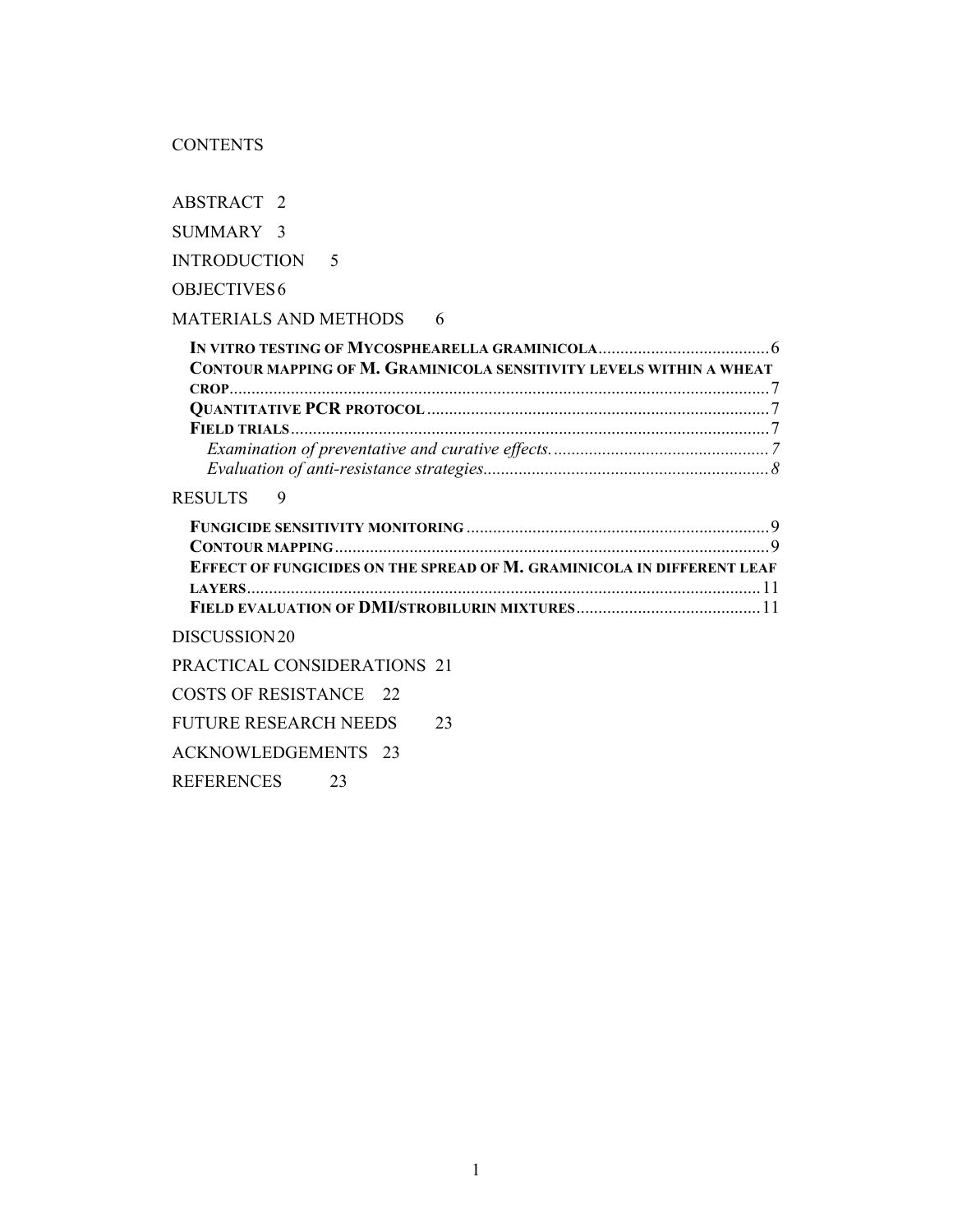#### **ABSTRACT**

A series of field trials carried out over three years 1997 to 2000 in different parts of the UK, formed the basis of an evaluation of fungicide mixtures as anti-resistance strategies to maintain effectiveness of DMI (triazole) fungicides against Septoria disease, caused by *Mycosphaerella graminicola (=Septoria tritici)*. Trials focussed on mixtures of either epoxiconazole (Opus) or tebuconazole (Folicur) with azoxystrobin (Amistar), at doses ranging from recommended rate to  $\frac{1}{4}$  field rate. Despite the wide range in sensitivity to DMIs in *M. graminicola,* monitoring sensitivity of isolates from these trial sites to several DMIs showed no changes in sensitivity during the three years, regardless of the rate of fungicide applied. Epoxiconazole was the best fungicide when used alone, but adding a strobilurin improved disease control, and yields, especially when mixed with less effective DMIs than epoxiconazole. Reduced rates of both mixture partners were sufficient to achieve these benefits.

In a separate study, contour maps linking samples with similar sensitivities to cyproconazole, flusilazole and flutriafol highlighted the lack of uniformity of DMI sensitivities within a *M. graminicola* population. Despite an underlying similarity between these three DMIs, there were significant differences in sensitivity levels between them, and this probably reflected several different mechanisms contributing to sensitivity levels. Analysing these data using the geo-statistical technique, *"kriging"*, indicated that samples should be collected at least 20 metres apart to ensure they were independent of each other. This provided a guide to sampling protocols needed to define DMI sensitivity distributions, but after selection with epoxiconazole too few lesions were available to construct maps with the same precision as generated prior to spraying. Although there was no evidence of any change in the contour maps following selection, this illustrates a feasible approach to monitoring the effects of anti-resistance strategies on a field scale, without replicating the treatments.

Applying PCR diagnostic techniques to follow the development of *M. graminicola*  revealed that azoxystrobin had significant curative as well as preventative effects, and these lasted for up to one month after treatment. By slowing down development of the pathogen, azoxystrobin enhanced the curative activity of the DMI partner. This not only ensures that DMI/strobilurin mixtures are a good anti-resistance strategy, but the prolonged action of the mixture means that spray intervals can be increased, such that a two-spray programme should be sufficient to adequately control Septoria.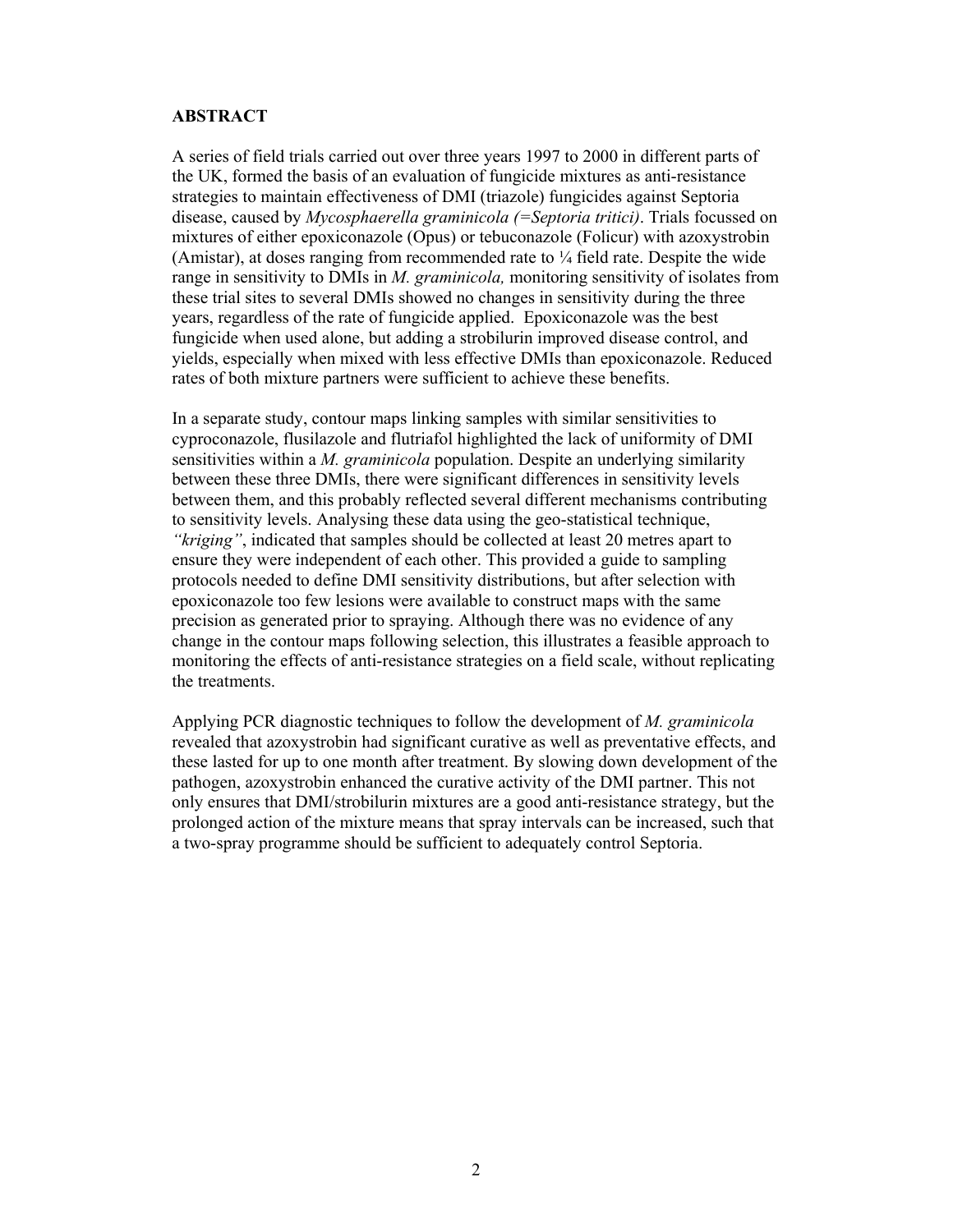# **SUMMARY**

Fungicide resistance increases growers' costs not only through lost production, but also through the need to use more expensive replacement fungicides. For instance, resistance to MBC fungicides in cereal eyespot in the early 1980's generated an annual cost to growers of £25m, and some of elements of the increased costs continues today. Loss of DMI fungicides (also called azoles) which block sterol biosynthesis as 14α **D**e**M**ethylase **I**nhibitors), because of resistance in *Mycosphaerella graminicola* (Septoria leaf blotch) would be no less costly. All major foliar and stem base diseases of cereals have been subjected to selection with DMIs for more than 20 years, and resistance has developed in some of these but not, as yet, in Septoria. Consequently, there is a need to explore anti-resistance strategies which will prolong the durability of DMI fungicides.

The aims of this project were to:

- Identify suitable mixture partners to manage DMI resistance in *Mycosphaerella graminicola* in wheat.
- To provide information on anti-resistance management for the DESSAC programme, with particular emphasis on DMI/QOI (=strobilurin) mixtures.
- To explore novel statistical methods to chart fungicide sensitivity changes in field trials without need for replication.

Micro-titre plate based assays allowed the monitoring of sensitivity, to cyproconazole, epoxiconazole, flutriafol, flusilazole, and tebuconazole, in thousands of isolates from wheat crops receiving a range of these fungicide treatments. Standard "sensitive" and "resistant"isolates were included in each assay, and growth was assessed after 7 days in a micro-titre plate reader at 540nm. Analysis of survey results from England, Wales and Northern Ireland showed no shift in sensitivity to these azoles during the three growing seasons, 1998 to 2000. Performance was generally good, and isolates were often difficult to find in some treated plots. Indeed, even where lesions were collected, recovering live fungal material from them was often difficult, especially after spraying with epoxiconazole (Opus) or azoxystrobin (Amistar).

Extensive monitoring of isolates collected from 40 different sites within a 5ha crop of winter wheat (cv. Riband) produced contour maps for each fungicide linking areas where sensitivity values were the same. This approach revealed considerable diversity in sensitivities within the *M. graminicola* population, and exposed different crosssensitivity patterns between flutriafol, cyproconazole and flusilazole. Applying the geo-statistical technique "*Kriging*" to these data defined a protocol which ensured that samples were collected sufficiently far apart to be independent of each other. The technique also allowed comparison of these sensitivity contour plots before and after fungicide treatments, without need for replication. Spraying the whole crop with Opus did not significantly change the contour plots.

Using a quantitative PCR diagnostic technique developed in a previous HGCA funded project (HGCA Report No. 245 ), allowed us to follow the development of *M. graminicola* in field crops prior to symptoms, and assess the effects of different fungicide treatments on the spread of the pathogen within the wheat plant. Under field conditions, none of the fungicides delayed the initial detection of the pathogen in the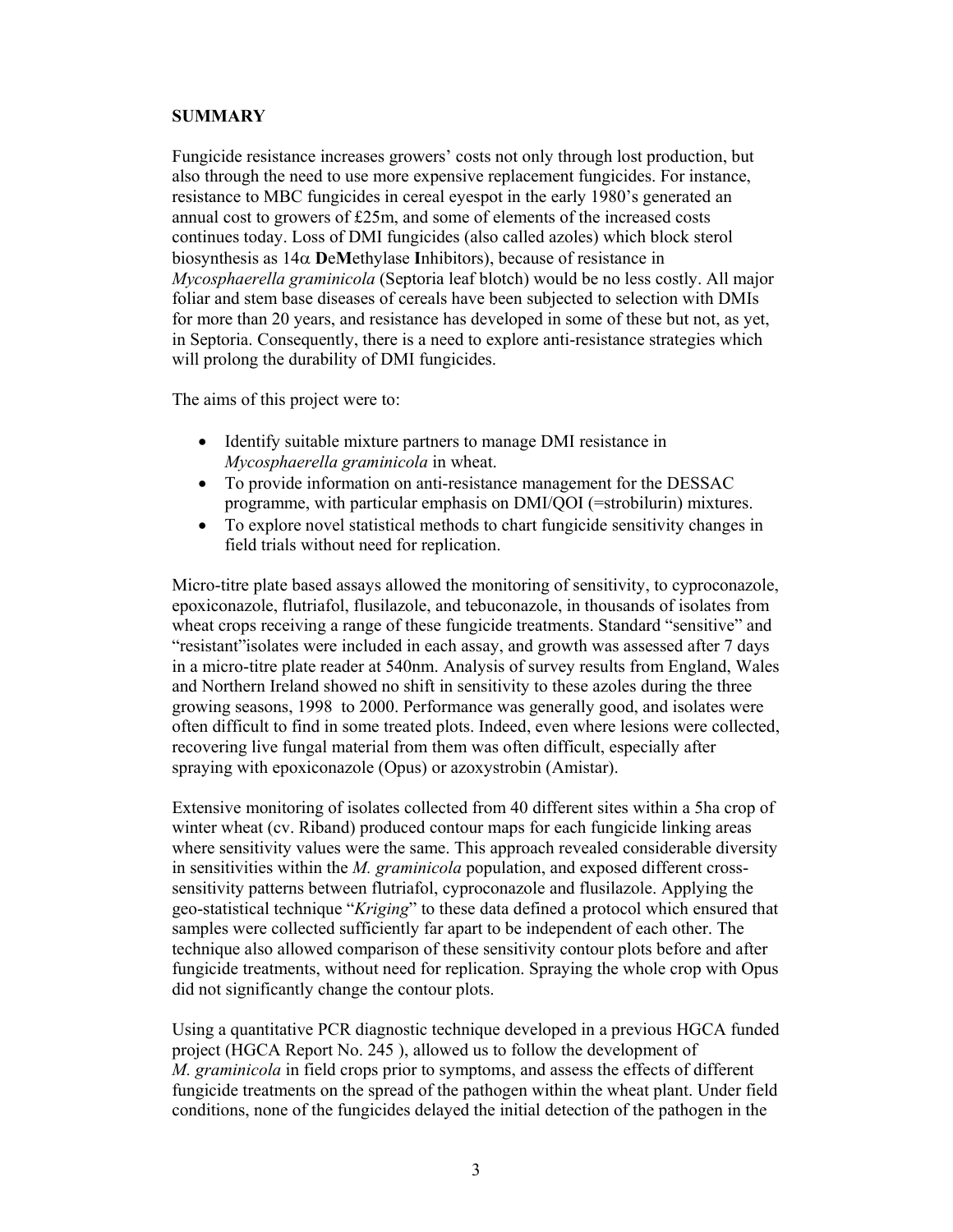upper three leaves of the wheat canopy, but they did slow subsequent development. This work revealed that azoxystrobin had a significant curative effect, and this effect lasted for up to one month after spraying. Slowing the pathogen down in this way allowed the curative action of DMIs to persist longer, and especially for those DMIs less effective than epoxiconazole.

These observations were reflected in the performance of DMI/azoxystrobin mixtures in field trials, where mixtures of azoxystrobin with tebuconazole performed as well as mixtures with epoxiconazole. Half rate azoxystrobin was generally sufficient to achieve these benefits. Combining these data with information on rainfall patterns, cultivar susceptibility to *M. graminicola*, and various agronomic factors within the DESSAC programme should improve decision making in the management of Septoria disease.

The outcome of this project produced the following conclusions:

- Evaluating the effectiveness of anti-resistance strategies can be achieved in the whole crop situation without replication, provided samples are collected sufficiently far apart to be independent of each other.
- Monitoring *M. graminicola* isolates from crops in Northern Ireland, England and Wales has provided no evidence of a decline in sensitivity to DMI fungicides in the three years 1998 – 2000.
- Combining the curative activities of azoxystrobin and DMIs provides a good anti-resistance strategy. The essentially fungistatic action of azoxystrobin ensures that individuals with reduced sensitivity, and which grow slowly, are exposed longer to the strong curative action of DMIs such as epoxiconazole.
- The prolonged action of the mixture means that spray intervals can be increased, and a two-spray programme should be sufficient to adequately control Septoria leaf blotch.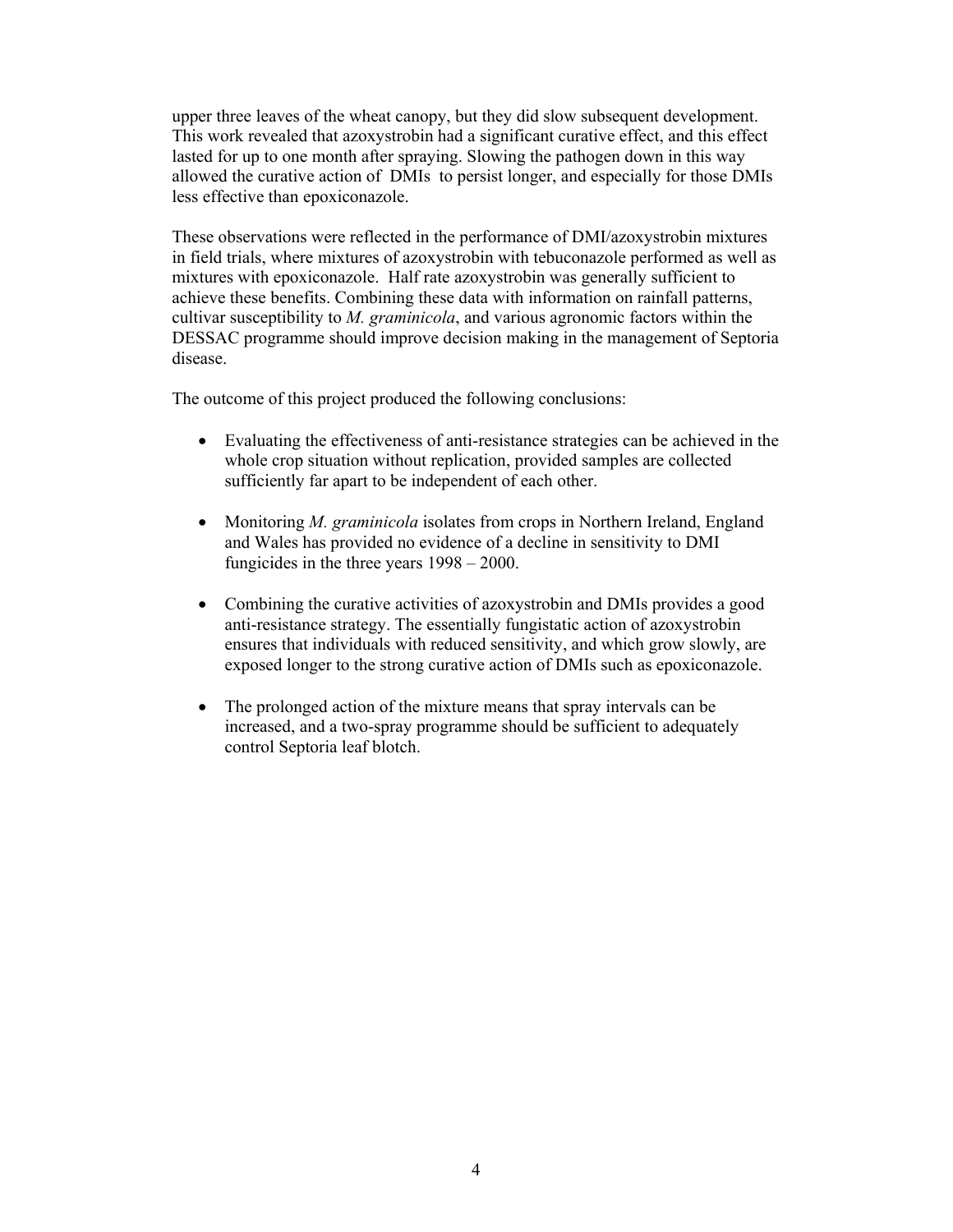# **INTRODUCTION**

Following their introduction in the early 1980's, broad-spectrum DMI fungicides quickly became key tools in controlling cereal diseases. Commonly referred to as "azole fungicides", DMIs block fungal sterol biosynthesis as 14-α-**D**e**M**ethylation **I**nhibitors. At least 13 different DMIs are currently registered in the UK for use on cereals, and in wheat an average of 2.5 sprays of DMIs each season are applied between GS 25 and GS 71(Hardwick *et al.,* 2000). Many DMIs have good systemicity and are used as seed treatments to control foliar diseases, and more recently the root pathogen *Gaumannomyces graminis*, which causes "take-all" disease. DMIs are seldom used as single products, but generally as mixtures with products with different modes of action, such as MBCs, morpholines, anilinopyrimidines, and especially strobilurins (QOIs). Application rates in mixtures are usually around half the rate recommended for use of DMIs alone.

All the major cereal diseases have been subjected to selection with DMIs for over 20 years and, as a result, resistance has developed in some pathogens to the extent that their performance against wheat and barley powdery mildews, and *Rhynchosporium*, has been reduced. But DMIs continue to perform well against *Mycosphaerella graminicola* (= *Septoria tritici* ), and despite the wide range insensitivities to DMIs in natural populations of this important wheat pathogen (Herman & Gisi, 1994), selection has had little impact in increasing the frequency of resistant strains (Metcalfe *et al.*, 1998). Performance against cereal rusts has also remained good, although some decline in sensitivity has been detected in both yellow and brown rust of wheat (Bayles, personal communication, 2001). DMIs such as prochloraz are used to control the cereal stem-base eyespot pathogen (*Pseudocercosporella* sp.), and although resistance has caused control failures in France (Leroux *et al*., 2000), this has not been the case in the UK.

A cornerstone of anti-resistance strategies is the use of fungicide mixtures. Not only should mixture partners have different modes of action, but ideally should act together throughout development of the target pathogen. Consequently, good understanding of the biological modes of action of mixture partners is essential to provide the framework needed to define which partners to use, and at what dose rates. This is especially critical for control of *M. graminicola* with DMIs, since each DMI varies significantly in its curative properties against this disease. Strobilurin fungicides, which are considered to be largely preventative, provide a new dimension to mixtures, and defining the extent of their curative activity will guide which DMI mixture partners are best.

Infection and development of *M. graminicola* have been particularly difficult to follow microscopically during the early biotrophic and latent phase of this pathogen. But recent developments in the detection and quantification of *M. gramincola* have provided both immunological (Mittermeier *et al*., 1990; Joerger, *et al., 1992*) and PCR (Fraaije *et al.* 1999) diagnostic tools to follow development, and the effects different fungicides have on early infection. PCR techniques are particularly powerful since they allow detection of the pathogen within three days of infection starting. These techniques can follow developments in field crops, and are not restricted to growth room and glasshouse studies. Clearly, development of anti-resistance spray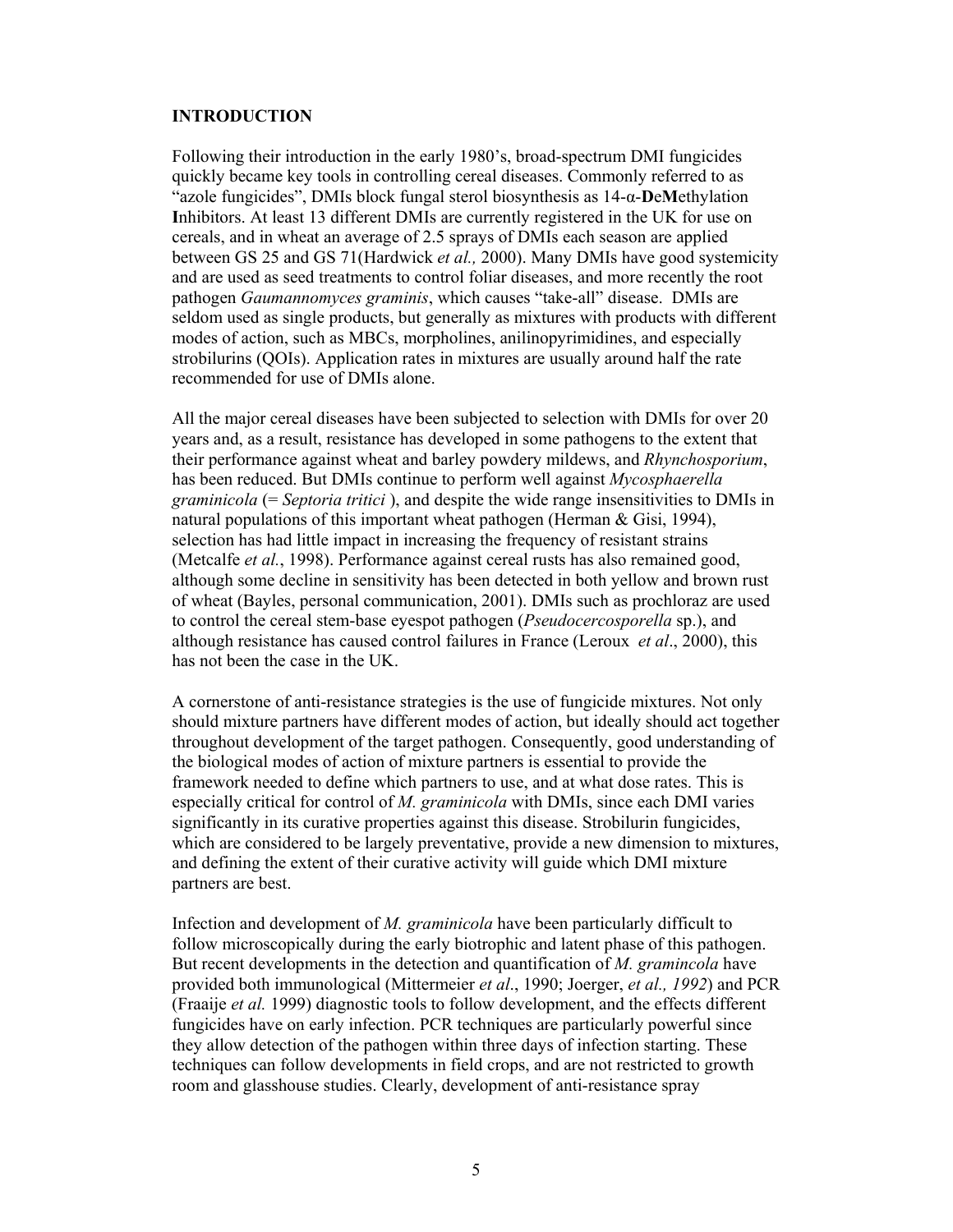programmes aimed at preserving the activity of DMIs against *S. tritici* would benefit from defining the curative and preventative activity of potential mixture partners.

Evaluating the usefulness of different anti-resistance strategies requires accurate monitoring of any changes in the distribution of fungicide sensitivity within a pathogen population in response to selection. This requires understanding how sensitivity differences are distributed within a pathogen population, since this influences the sampling protocol needed to achieve a true picture of sensitivity changes. In most studies reported so far, the effectiveness of anti-resistance strategies has been judged from shifts in the mean sensitivity of several isolates collected within each treatment plot. Values from replicate plots allow statistical analysis of these results.

To develop an alternative approach which does not require replication, and which would be well suited to monitoring fungicide sensitivity in commercial crops rather than replicated field experiments, we plan to apply the geo-statistical " Kriging" technique, which is widely used by the mining industry to assess the metal content of ore-bodies, from non-random borings. Kriging has also been used to map soil fertility (Webster & McBratney, 1987). The technique can be used to define the distance needed between sample points to ensure that independent samples are collected. Despite the apparent relevance of this statistical technique to many plant disease epidemiological questions, few attempts have been made to explore the use of Kriging in this context.

# **OBJECTIVES**

- **1.** To identify suitable mixture partners to manage DMI resistance in *Septoria tritici (Mycosphearella graminicola)* in wheat.
- **2.** To provide information on anti-resistance management for the DESSAC programme, with particular emphasis on DMI/strobilurin mixtures.
- **2.** To explore novel statistical methods to chart fungicide sensitivity changes in field trials without need for replication.

# **MATERIALS AND METHODS**

#### *In vitro* **testing of** *Mycosphearella graminicola*

Lesions were cut from field samples so that some green leaf tissue (3 cm) remained around each lesion. Each leaf piece was then stuck into distilled water agar in Petridishes (9cm diam.), such that the lesion was not in contact with the agar. The uncovered dishes were placed in trays lined with moist filter paper, and a lid placed over the tray. Trays were incubated on a laboratory bench for 48 hours until pycnidia began to ooze. Individual cirrhi were picked off with a sterile needle and transferred to 10ml sterile glucose-yeast liquid medium (Yeast Extract, OXOID No. L21 0.2% w/v; Glucose 1.0% w/v; Chloramphenicol 100 ppm ). Pycnidiospore suspensions were left overnight at 4°C to reduce the amount of bacterial contamination.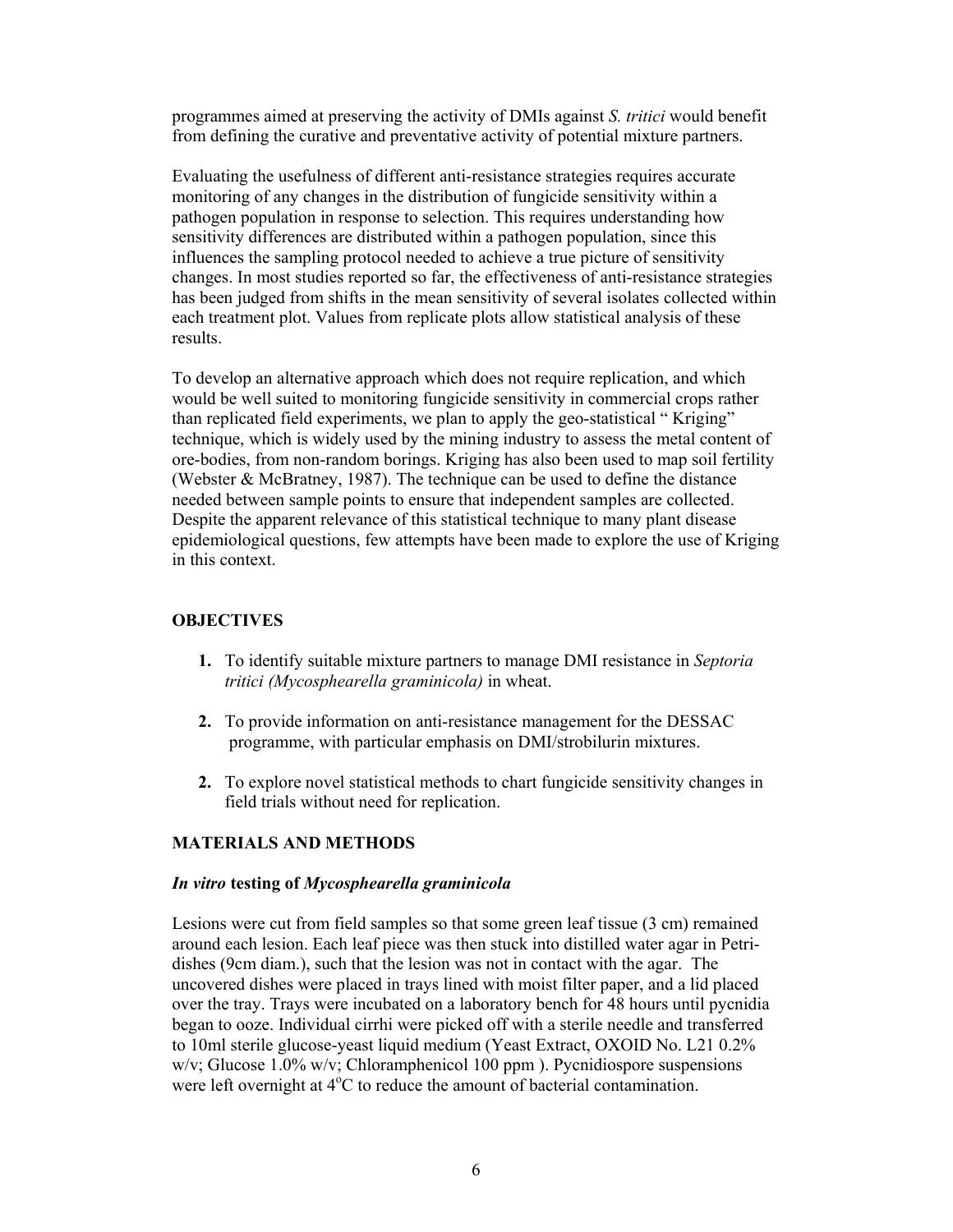Stock solutions of each fungicide were prepared in ethanol and 10µl was pipetted into wells of sterile micro-titre plates, to generate for each isolate tested a dilution series of 3, 1, 0.33, 0.11, 0.037, 0.011 µg, together with a control (none). A high dose  $(30\mu g)$  was used to "blank" in the micro-titre plate reader, since no fungicide totally prevented germination. Ethanol was allowed to evaporate, before 200µl of the spore suspension was pipetted into each well. Duplicate wells were prepared for each concentration and each isolate tested. Lids were placed on each plate and sealed with parafilm. Plates were incubated for 7 days at  $17^{\circ}$ C with constant rocking, and growth measured in a plate reader at 540nm. Visual assessment identified wells where growth was not solely caused by *M. graminicola*.. Fungicide sensitivity was determined either as **Minimum Inhibitory Concentration** (MIC), or as  $ED<sub>50</sub>$  values calculated from a dose response relationship. A standard sensitive (RL2) and "resistant" (S27) strain were included in each micro-titre plate.

# **Contour mapping of** *M. graminicola* **sensitivity levels within a wheat crop**

Leaf samples were collected from 40 different sites within a crop of *Riband* winter wheat before and after applying epoxiconazole (Opus) at GS 42. Sensitivity assays were carried out in micro-titre plates as described in the previous section, and at least five isolates were tested from each sample. Assays included three DMI fungicides – flutriafol, flusilazole and cyproconazole. Contour maps were drawn by linking sample sites with the same average MIC values. Appropriate statistical techniques were used to define any significant differences between contour maps, and a Kriging approach to identify the distance between independent samples

# **Quantitative PCR protocol**

For each field sample, ten leaves were ground and the DNA extracted according to the method described in Fraaije *et al*.(1999). 100ng of total DNA was used as template in the subsequent PCR , and known amounts of *M. graminicola* DNA were added to healthy wheat leaf DNA as standards, which were then run simultaneously with the samples. Primers E1 and S1SP2R (Fraaije *et al* 1999) were used to amplify specifically a 496bp fragment from the β-tubulin gene of *M. graminicola*, as a control of for the PCR reaction. After 35 cycles *M. graminicola* DNA was quantified by measuring the fluorescence produced by the cyanine dye PicoGreen, using a calibration curve generated from standards. Healthy leaves were extracted after every 20 samples, and used as negative controls to ensure the absence of cross contamination between samples. Amounts of *M. graminicola* DNA are expressed in pg of fungal DNA per 100 ng of wheat DNA.

# **Field trials**

# *Examination of preventative and curative effects.*

After a preliminary experiment in 1998 using a two-block randomised design, in the following two years more detailed experiments involving four replicates were carried out . Plots  $(4m^2)$  were sown in mid-October with the cultivar "Brigadier", which is highly susceptible to *M. graminicola*. Ten leaves from each leaf layer were sampled fortnightly from GS 37 through to GS 77 and the mean necrotic area per sample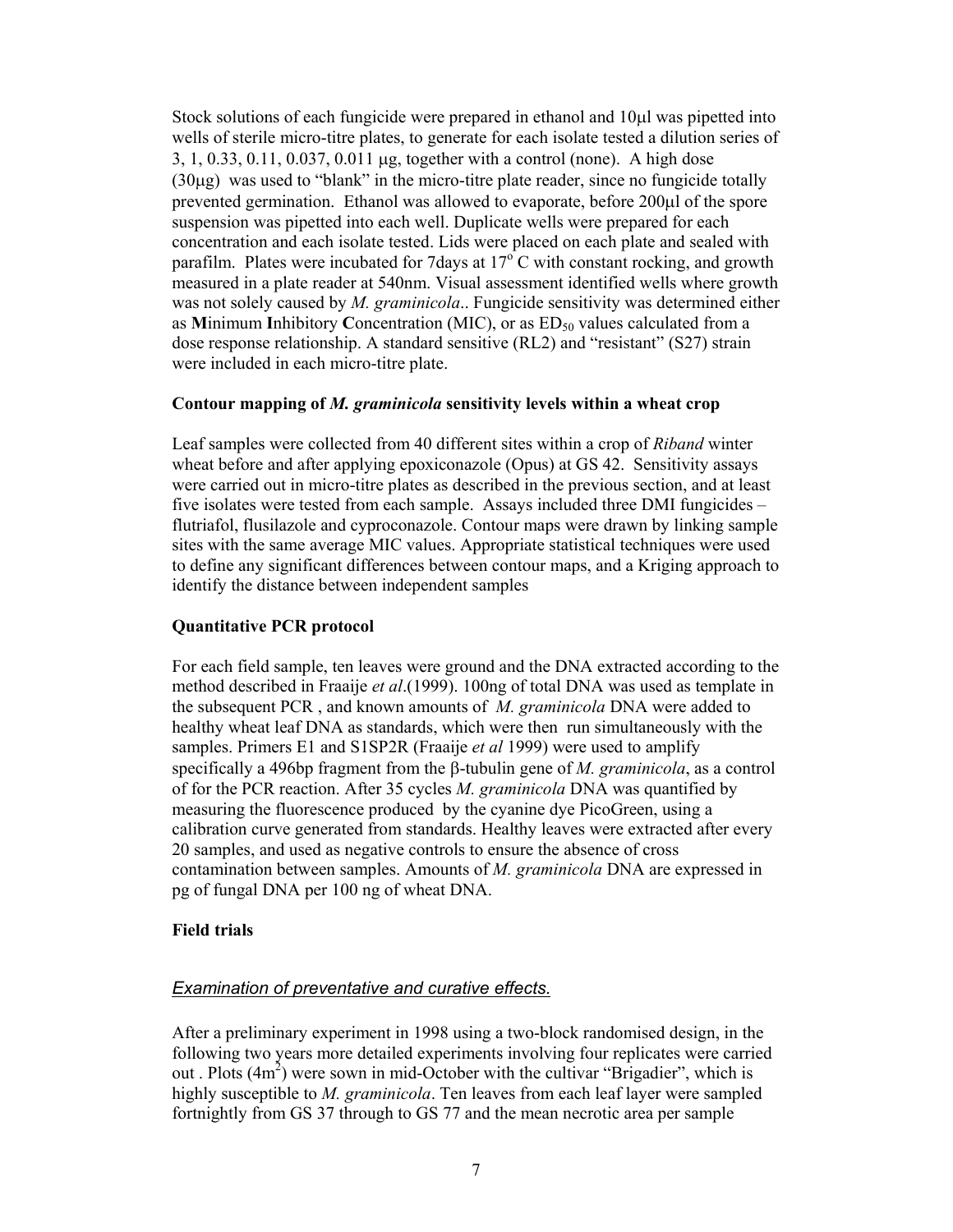assessed visually. The following fungicides were applied at GG 32 in 1998 when leaf 2 was fully emerged, and at GS 37 in 1999 and 2000 when the flag leaf was completely emerged: Azoxystrobin ( $250g$  a.i. l<sup>-1</sup>) as "Amistar". Epoxiconazole (125g a.i.  $I<sup>-1</sup>$  as "Opus" Chlorothalonil (500g a.i.  $l^{-1}$  as "Bravo 500" Fungicides were applied in a spray volume equivalent to  $300 \, 1 \, \text{ha}^{-1}$ .

### *Evaluation of anti-resistance strategies*

A core component of this project was the evaluation of different fungicide mixtures as possible anti-resistance strategies. Consequently, in each year field trials were carried out in Northern Ireland (DANI), the West Midlands (ADAS) and at Long Ashton. The various treatments are too numerous to mention individually, but mixtures of a DMI ( tebuconazole or epoxiconazole) and strobilurin (azoxystrobin; in one trial at Long Ashton an experimental formulation of Famoxate ), were used with a number of different dose rates of each mixture partner. Table 1 shows the treatment profile of one trial. Cultivars commonly used in these trials included *Riband* and *Consort*. The two sprays were applied at GS 31-33 (T1) and at GS 41-42 (T2), although in 1999 adverse weather conditions delayed treatment of some trials until GS 59.

| Treatment | Spray1              | 1/ha         | Spray 2             | l/ha         |
|-----------|---------------------|--------------|---------------------|--------------|
|           | None                |              | None                |              |
| 2         | Folicur             | 1.0          | Folicur             | 1.0          |
| 3         | Folicur             | 0.75         | Folicur             | 0.75         |
| 4         | Folicur             | 0.5          | Folicur             | 0.5          |
| 5         | Folicur             | 0.25         | Folicur             | 0.25         |
| 6         | Opus                | 1.0          | Opus                | 1.0          |
|           | Opus                | 0.75         | Opus                | 0.75         |
| 8         | Opus                | 0.5          | Opus                | 0.5          |
| 9         | Opus                | 0.25         | Opus                | 0.25         |
| 10        | Amistar             | 1.0          | Amistar             | 1.0          |
| 11        | Amistar             | 0.5          | Amistar             | 0.5          |
| 12        | $Amistar + Folicur$ | $0.5 + 1.0$  | Amistar + Folicur   | $0.5 + 1.0$  |
| 13        | $Amistar + Folicur$ | $0.5 + 0.75$ | $Amistar + Folicur$ | $0.5 + 0.75$ |
| 14        | $Amistar + Folicur$ | $0.5 + 0.5$  | Amistar + Folicur   | $0.5 + 0.5$  |
| 15        | $Amistar + Folicur$ | $0.5 + 0.25$ | Amistar + Folicur   | $0.5 + 0.25$ |
| 16        | Amistar + Opus      | $0.5 + 1.0$  | Amistar + Opus      | $0.5 + 1.0$  |
| 17        | Amistar + Opus      | $0.5 + 0.75$ | Amistar + Opus      | $0.5 + 0.75$ |
| 18        | Amistar + Opus      | $0.5 + 0.5$  | $Amistar + Opus$    | $0.5 + 0.5$  |
| 19        | Amistar + Opus      | $0.5 + 0.25$ | Amistar + Opus      | $0.5 + 0.25$ |

# **Table 1. fungicide treatments at two timings ( product and dose ha-1)**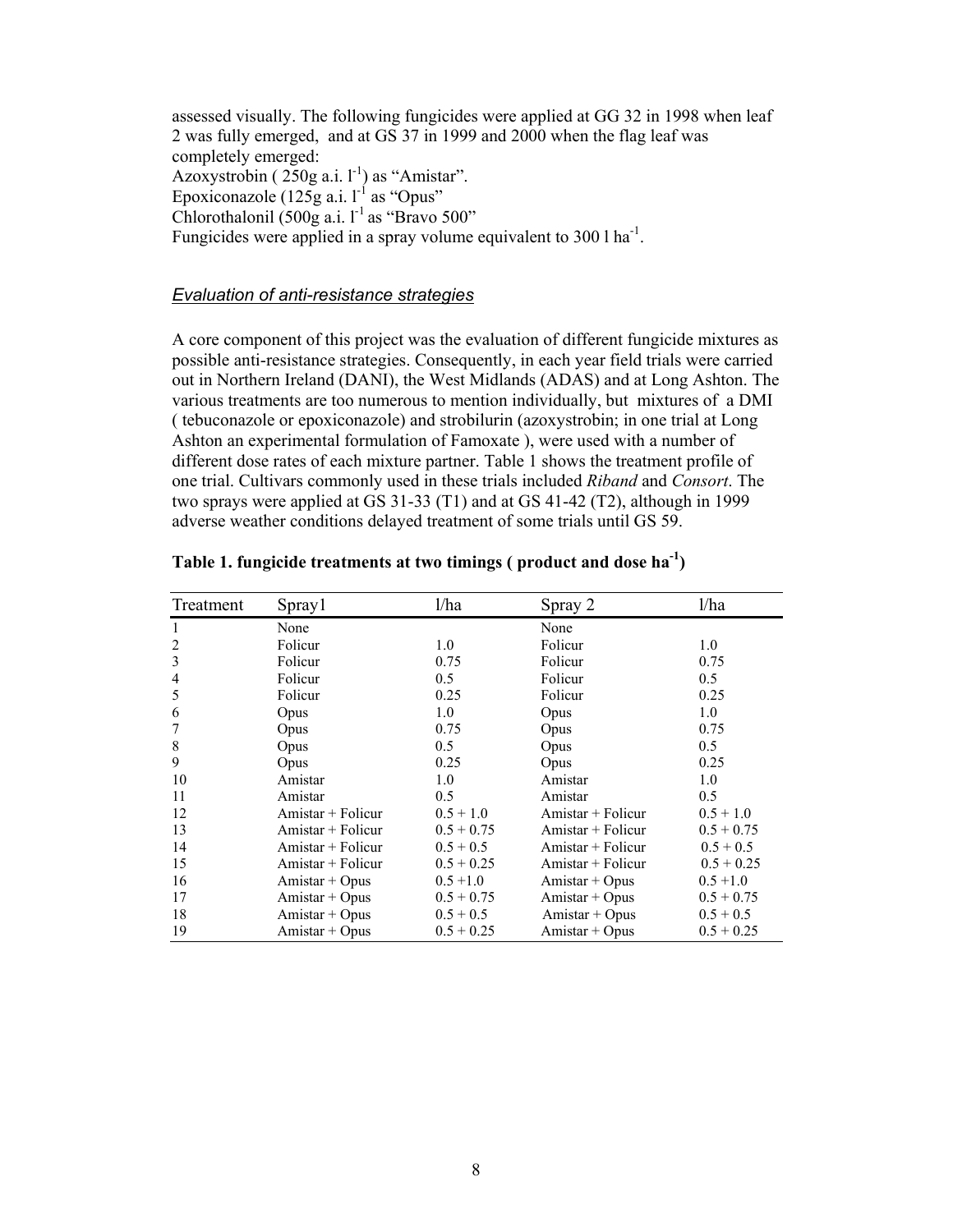### **RESULTS**

#### **Fungicide sensitivity monitoring**

One feature that soon became apparent during the first seasons' survey was that many lesions failed to produce viable pycnidiospores. This was explored by detailed analysis of the number of pycnidia in lesions, and the number of pycnidia producing viable pycnidiospores. Azoxystrobin, and especially epoxiconazole, mainly reduced the number of lesions with pycnidia (Table 2), although both fungicides also affected the viability of pycnidiospores. Flusilazole had little effect on pycnidiospore production. Monitoring the sensitivity to flusilazole and cyproconazole for samples from over 3,000 lesions collected from field trials between 1997 and 1999 showed no significant shift in mean sensitivity (Figure 1), although the sensitivity range was somewhat broader in 1999 than earlier . Only cyproconazole was assayed in 2000, but again there was no change from the previous year in mean sensitivity, or the range of sensitivities (Figure 2).

A similar situation was observed for isolates collected and assayed in Northern Ireland. Sensitivity to epoxiconazole showed no clear change between 1998 and 2000 (Figure 3). Although few isolates were obtained from treated crops, especially in 1998, there was no evidence that treatment with either tebuconazole or epoxiconazole, decreased the sensitivity to these DMI fungicides (Figure 4). Various mixtures with azoxystrobin (Amistar) had little overall effect on DMI sensitivities.

#### **Contour mapping**

Prior to any fungicide treatment the distribution of DMI sensitivities was not uniform across the field (Figure 5). Furthermore, although there was an underlying low level of cross sensitivity between the 3 DMI fungicides, especially in the part of the crop where the pathogen was most sensitive, contour maps for each fungicide were significantly different ( $p = 0.05\%$ ). In one area samples showed reduced sensitivity to cyproconazole and flutriafol, but less so to flusilazole. Elsewhere within the crop, reduced sensitivity to flusilazole occurred, but was not necessarily linked to reduced sensitivity to the other two DMIs.

The number of isolates available for testing after treatment with epoxiconazole was greatly reduced and, consequently, contour maps were less precise. Nevertheless, there was no evidence of changes in these contour maps as a result of selection (data not shown).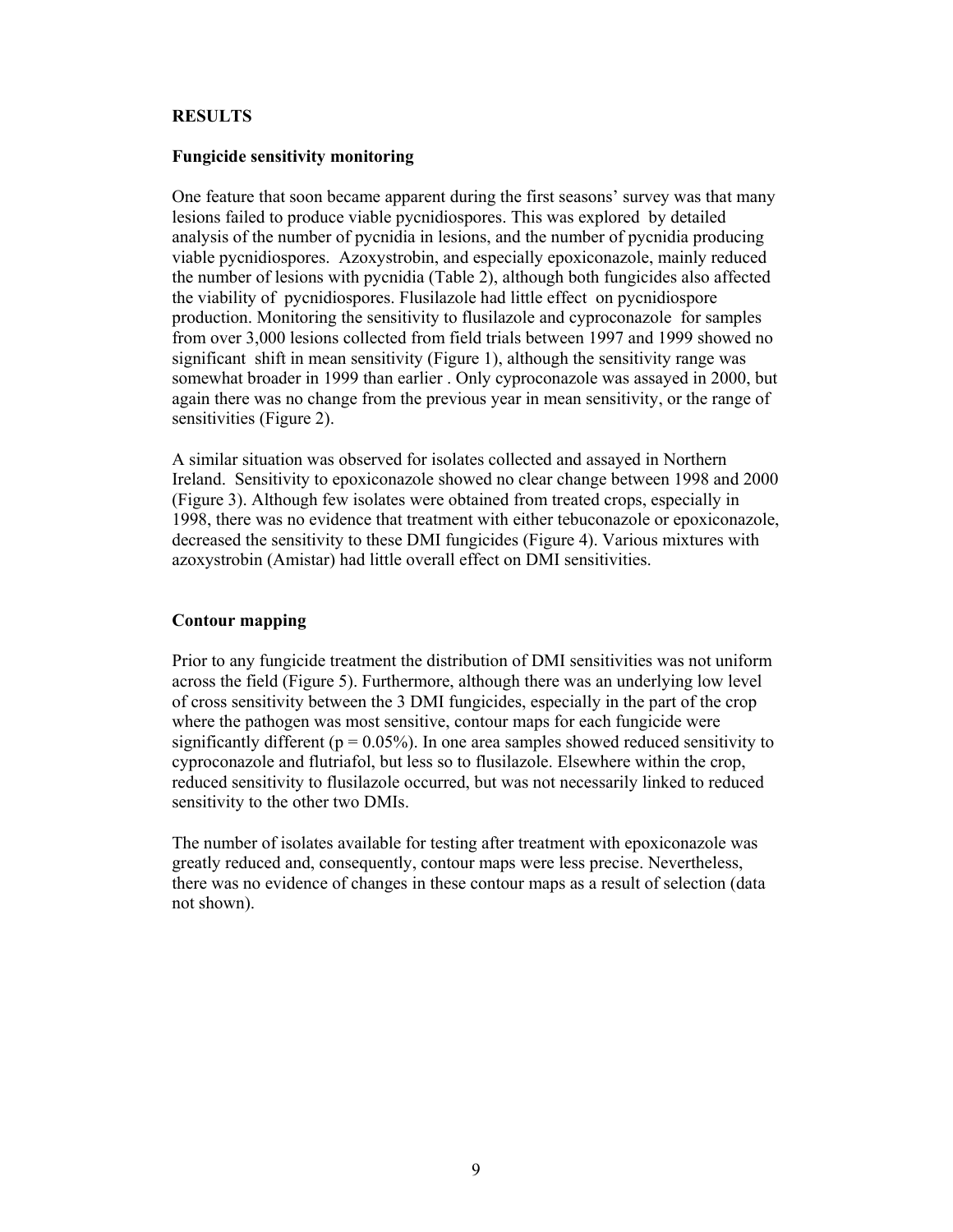# **Development of Septoria lesions and pycnidia on untreated and fungicide treated wheat cv Riband**

| <b>Treatment</b>      | <b>Number</b><br>of lesions | % of lesions<br>containing<br>pycnidia | % of lesions<br>containing spores |
|-----------------------|-----------------------------|----------------------------------------|-----------------------------------|
| <b>Untreated</b>      | 88                          | 54.65                                  | 47.86                             |
| <b>Opus (0.25)</b>    | 180                         | 5.55                                   | 2.78                              |
| Sanction $(0.25)$     | 88                          | 51.14                                  | 34.09                             |
| Expt. Strob.<br>(0.5) | 113                         | 20.35                                  | 13.27                             |

**Figure 1** 

# **Sensitivity of** *Mycosphaerella graminicola* **to DMI fungicides (1997 - 99)**

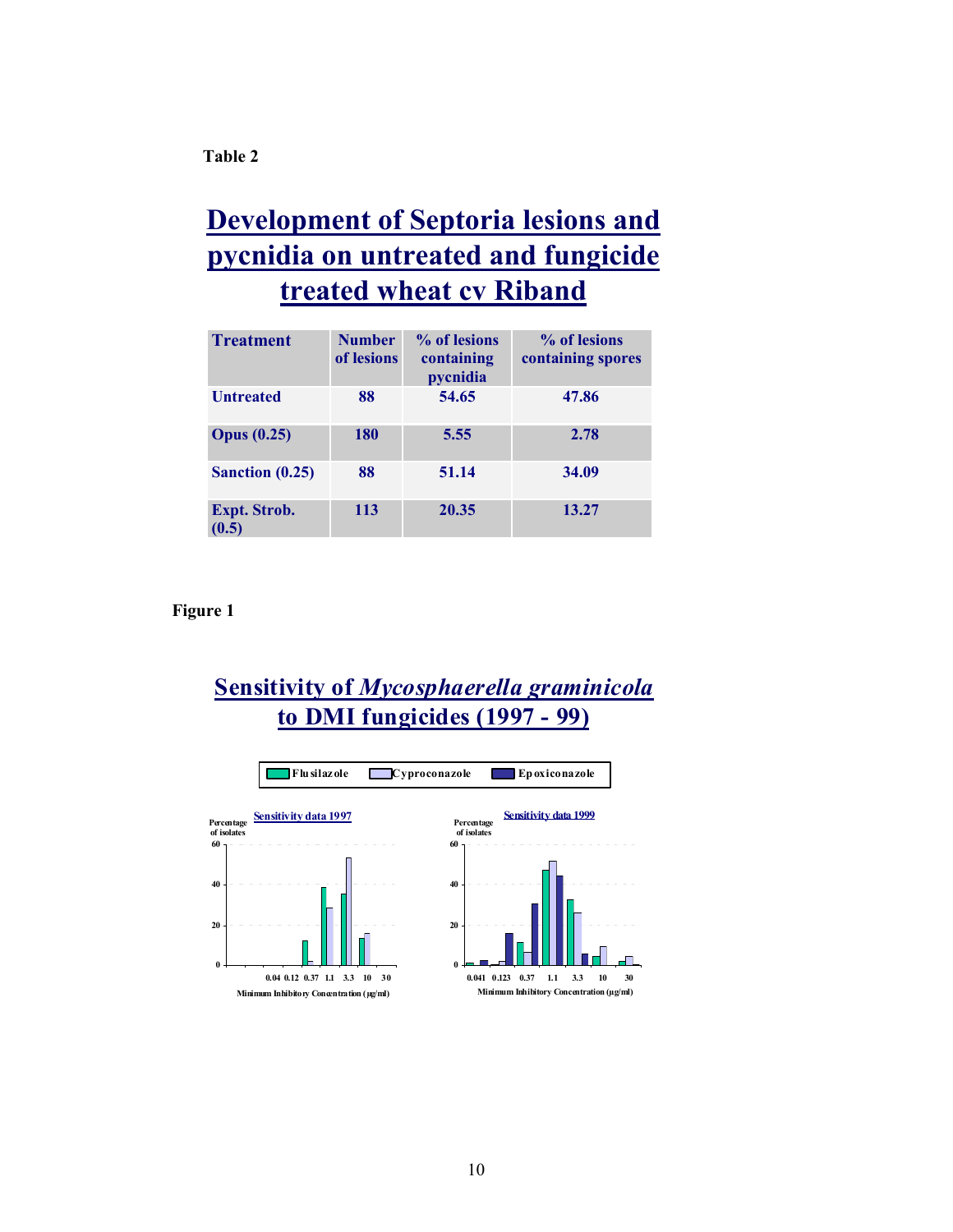# **Sensitivity distribution of** *Mycosphaerella graminicola* **to cyproconazole in 2000**



The contour maps identified several foci where sensitivity, especially to cyproconazole, was reduced, which suggests that isolates within each focus are not independent of each other, but are derived from a single less sensitive isolate either generated *in situ* by mutation, or arriving from elsewhere within the crop, or from totally outside it. In this cropping situation, a Kriging analysis of these data indicates that samples must be collected at least 20 metres apart to be independent of each other (Parker, personal communication, 2001), and that each focus could result from a separate infection event.

# **Effect of fungicides on the spread of** *M. graminicola* **in different leaf layers**

PCR showed that the fungicides were applied as curative treatments on leaf 3, and preventatively on leaves 2 and 1 (Flag leaf; Figure 6). *M. graminicola* DNA was detected three weeks before symptoms, and overall there was a good correlation between PCR quantification and subsequent appearance of symptoms. None of the fungicides delayed the first PCR detection of the pathogen in any leaf layer, but azoxystrobin decreased the amount of fungal DNA during the early stages of infection, whereas epoxiconazole especialy reduced DNA levels after initial infections had been established. Chlorothalonil was only preventative and its effects largely restricted to leaf 2 , which was healthy at the time of treatment. Yield benefits were obtained with all three treatments, and in 1999 a single treatment at GS 39 with azoxystrobin or epoxiconazole doubled yield.

# **Field evaluation of DMI/strobilurin mixtures**

In all field trials carried out during this project Septoria was the main disease present, especially by GS 65, when levels on leaf 2 were seldom less than 20% in untreated plots. All fungicides reduced disease levels, and epoxiconazole generally gave better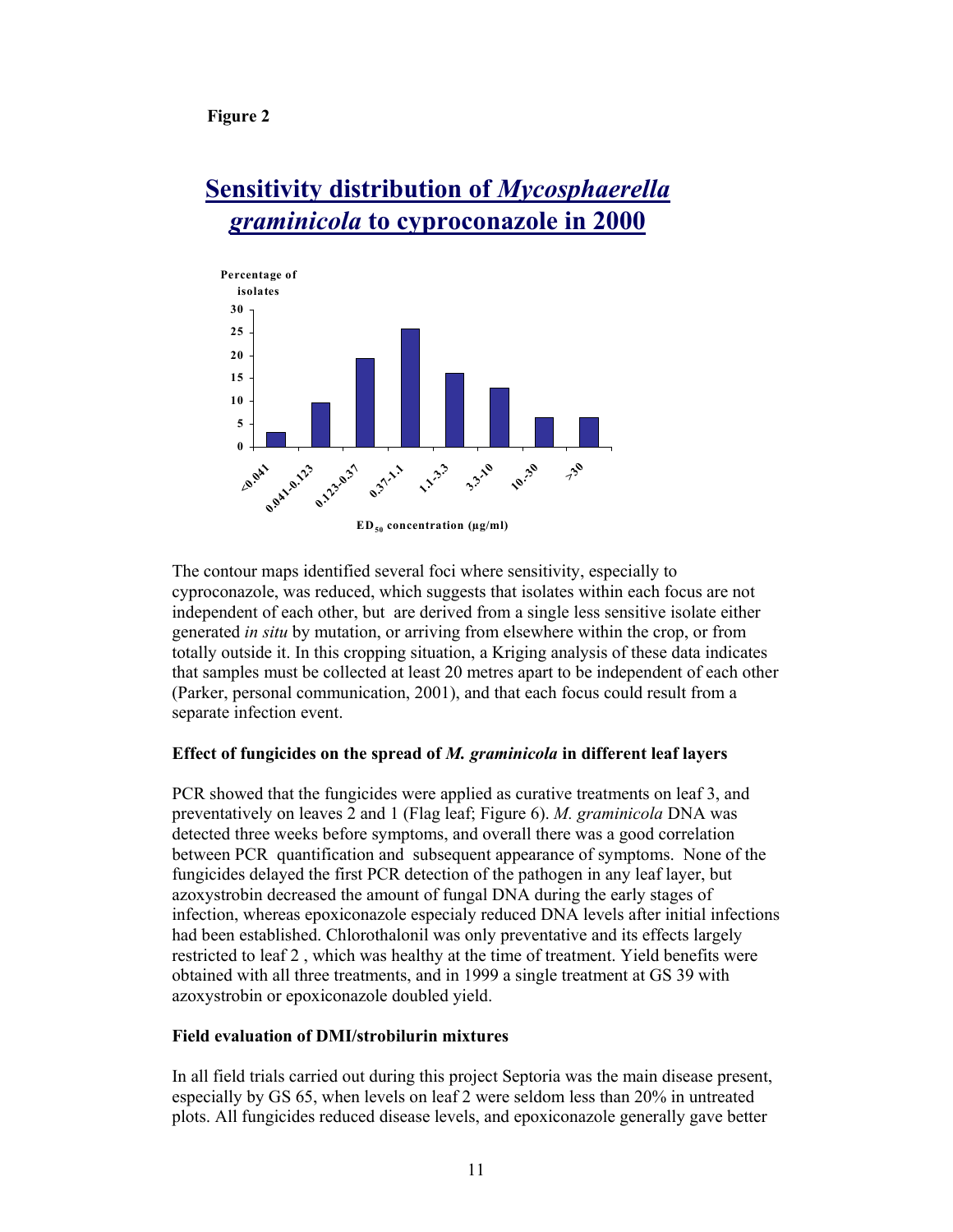disease control than tebuconazole (Figure 7). Increasing the fungicide rate improved disease control, especially where DMIs were used alone. Adding azoxystrobin improved Septoria control still further, although not always significantly when epoxiconazole was the mixture partner. Famoxate also improved Septoria control when added to the DMI flusilazole (data not shown). In addition, strobilurins increased the green leaf area and longevity of the upper leaves, although half rate azoxystrobin was sufficient to achieve this effect.

With the exception of the lowest  $(\frac{1}{4})$  rate all DMIs increased yields (Figure 8), and these yields were further increased by the addition of azoxystrobin. On some occasions at the English sites the two-spray mixture programme actually doubled, yields, although more commonly yield increases were in the order of 2 tonnes ha<sup>-1</sup> The yield benefits from azoxystrobin as a DMI mixture partner were most pronounced when mixed with the less effective DMI, tebuconazole ( Figure 9). Half-rate azoystrobin was generally sufficient to achieve these benefits.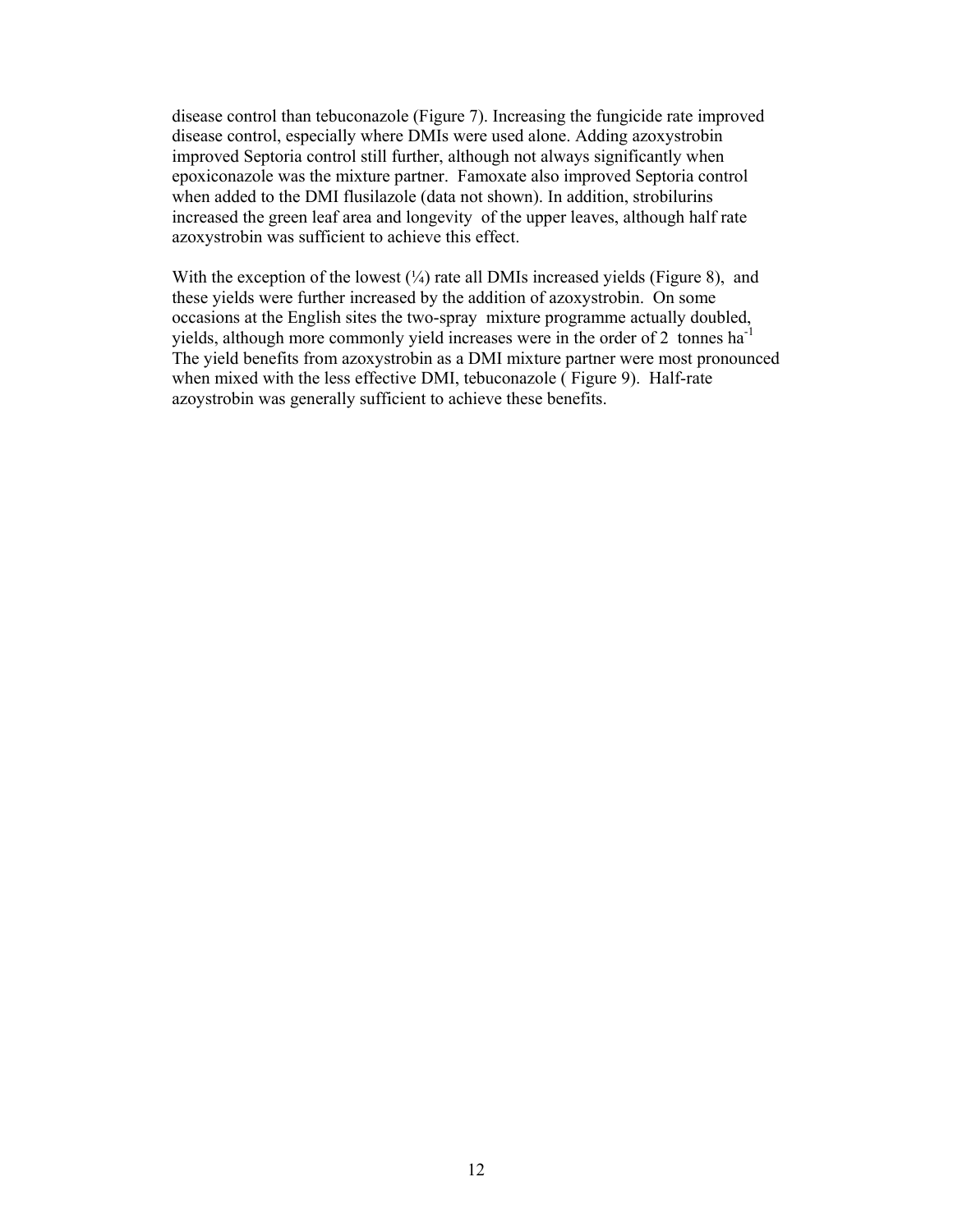

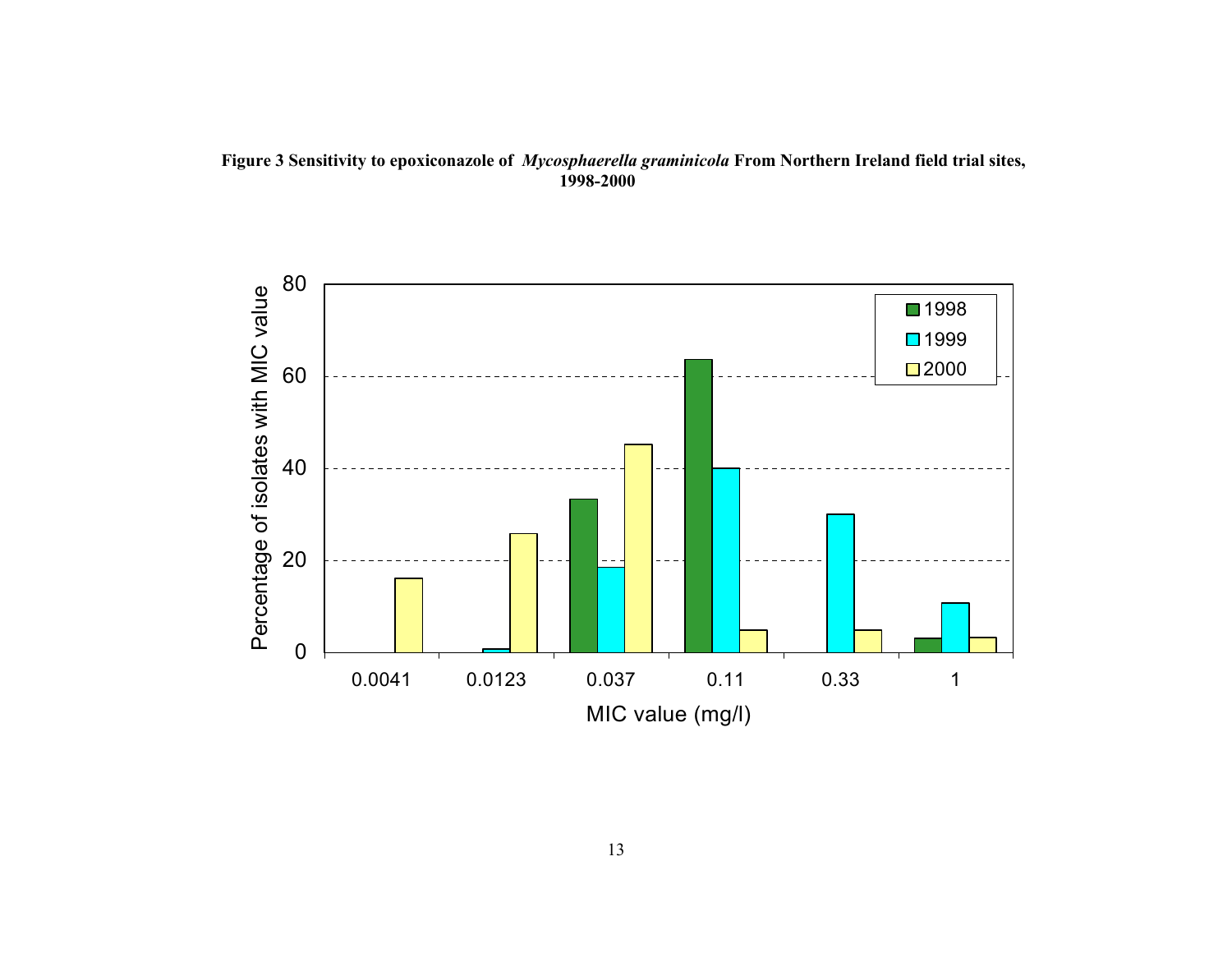**Figure 4 DMI sensitivity of** *Mycosphaerella graminicola* **from treated crops** 

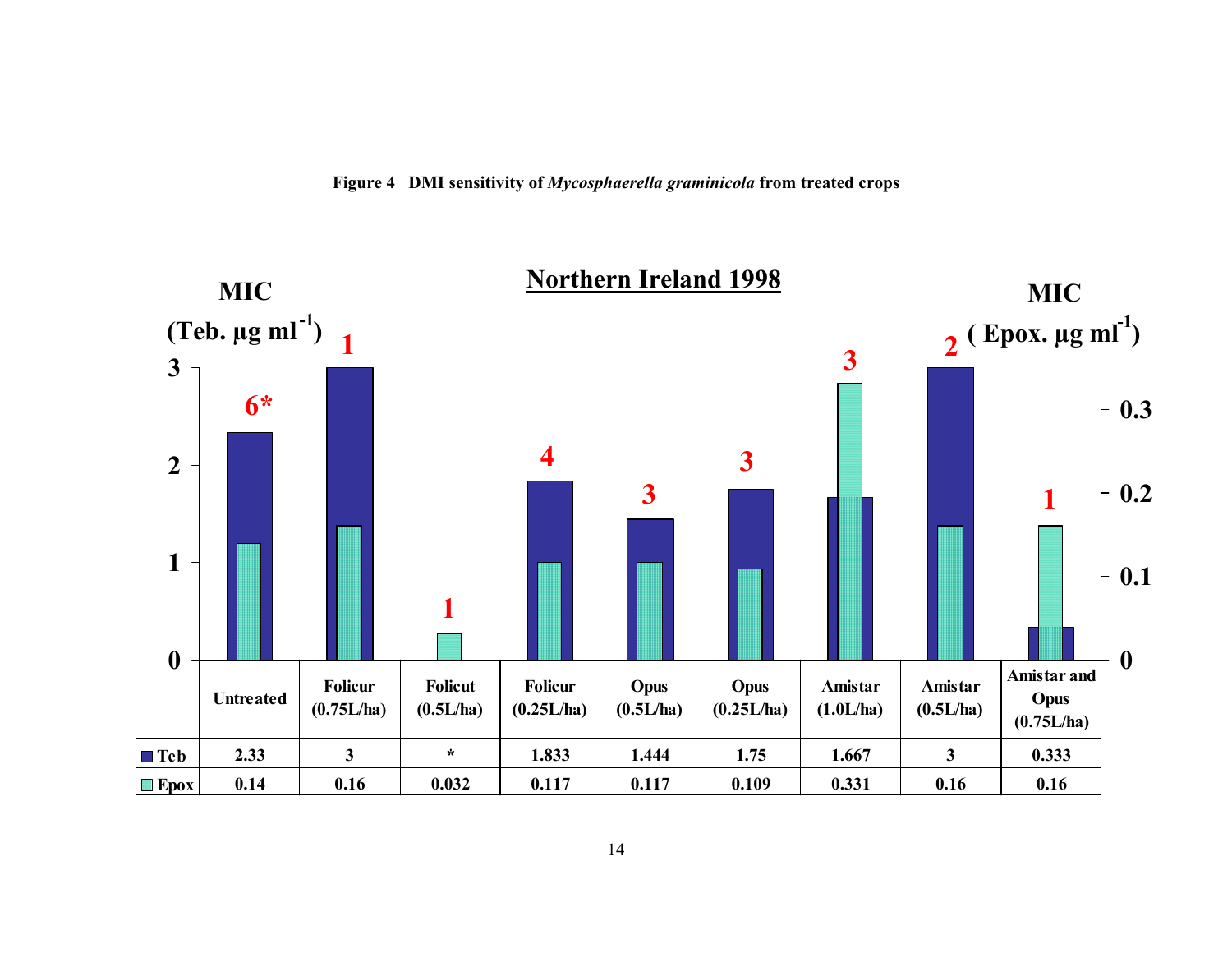**Figure 5 Contour maps showing sensitivity distributions in** *Mycosphaerella graminicola* **to three DMI fungicides**



**Cyproconazole Flusilazole Flutriafol**

 $\frac{15}{15}$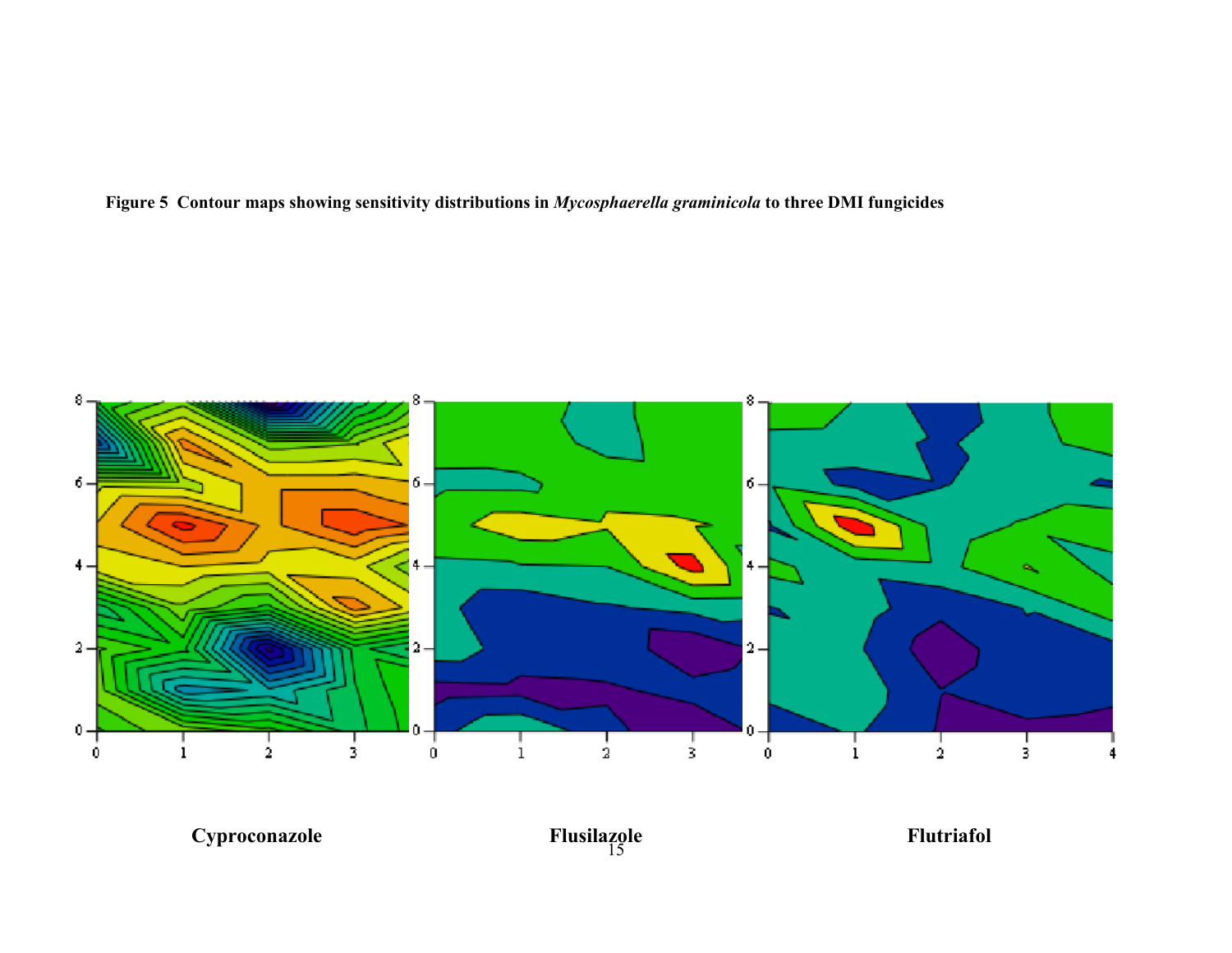**Figure 6 Comparison of fungicide effects on** *Mycosphaerella graminicola* **development in wheat leaves, as monitored by PCR quantification of fungal DNA and visual assessment of symptoms** 

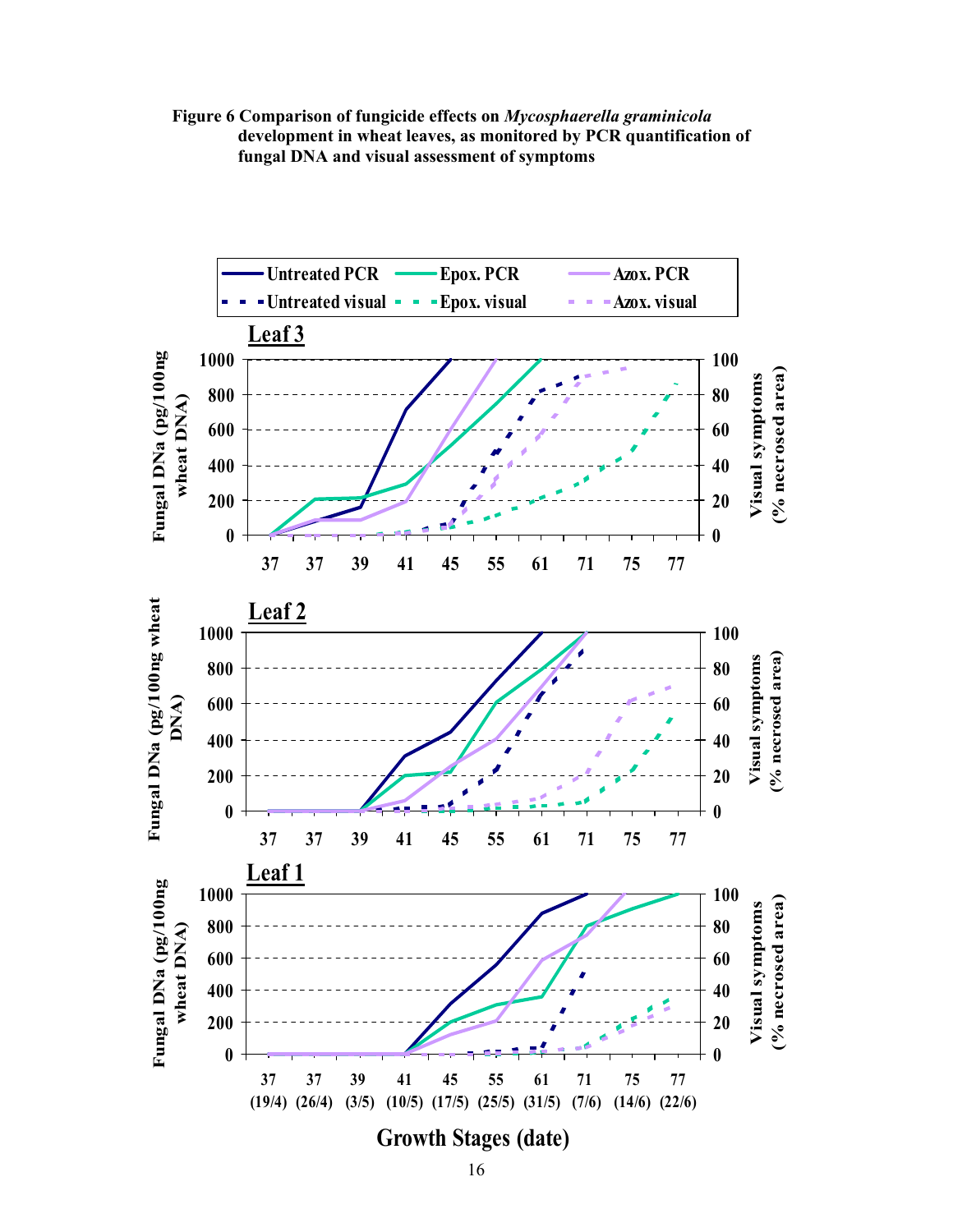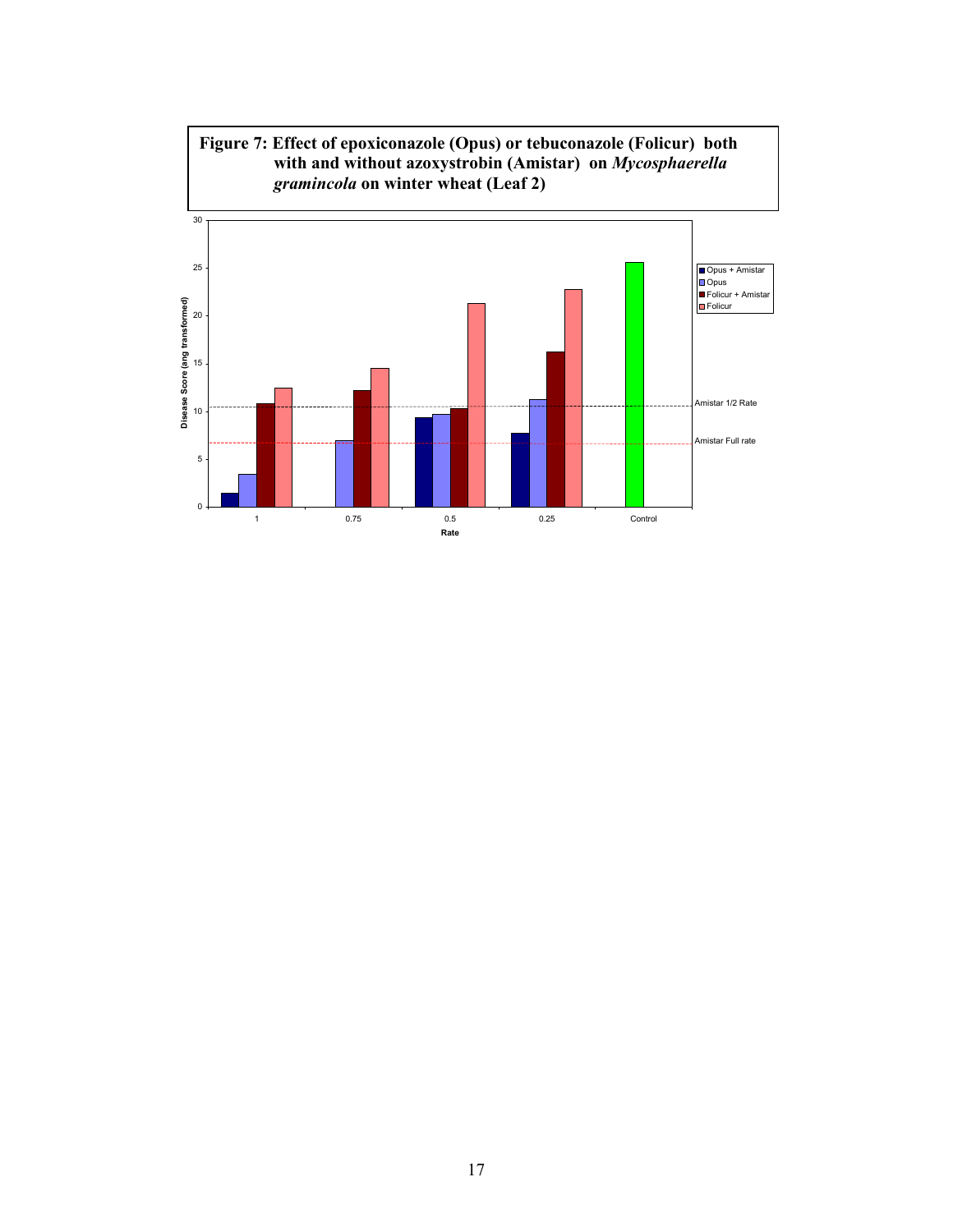

# **Rate**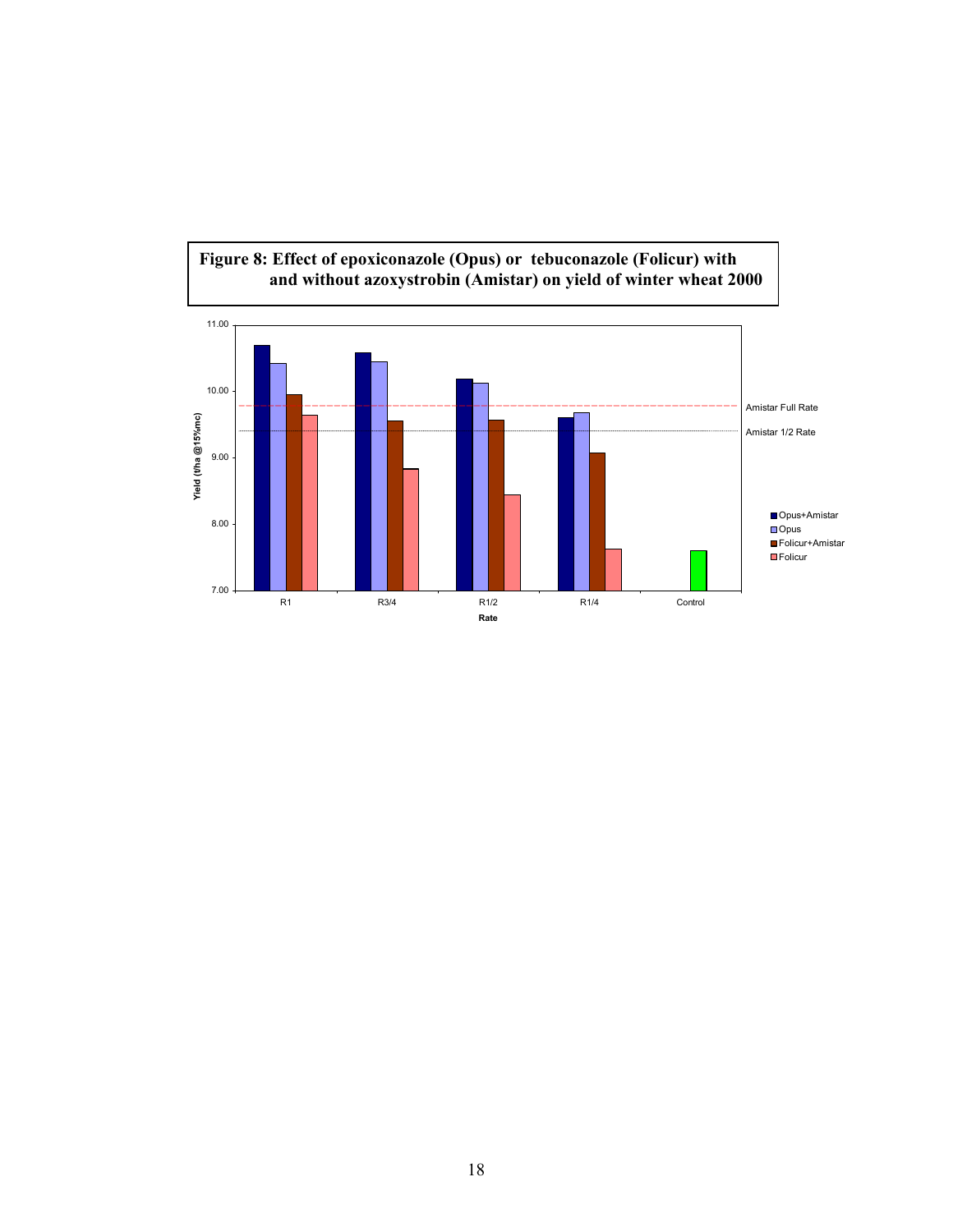

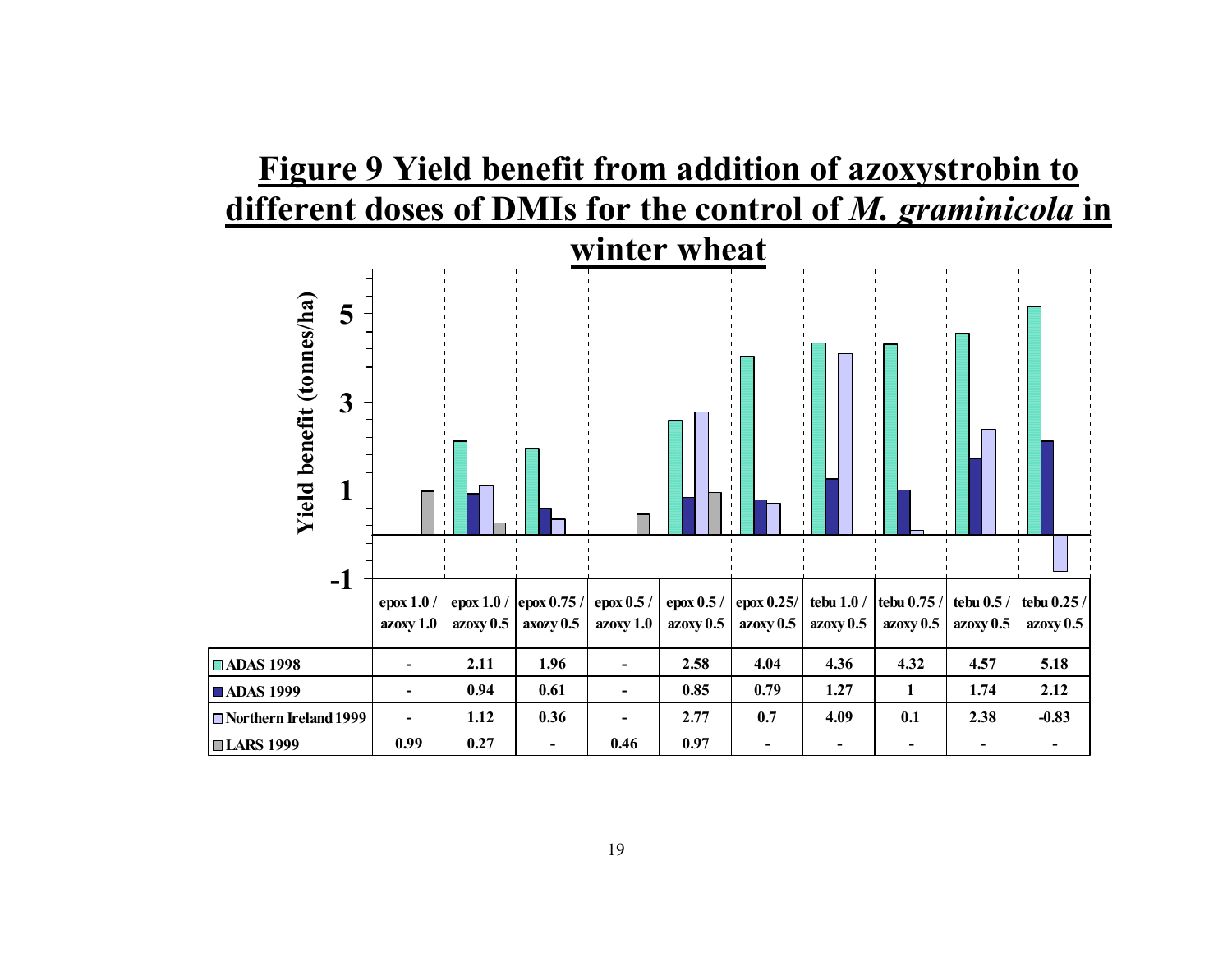#### **DISCUSSION**

Lesion development and visual symptoms are triggered by some, as yet, poorly understood interaction between *M. graminicola* and its wheat host. Lesion development is, however, a host response and it is clear that whilst some further development of the pathogen can take place, fungicides still exert an effect despite the presence of visual symptoms. Not only is the number of pycnidia in each lesion reduced, but pycnidiospores are not viable, and this will impact very strongly on diseases development within the crop. This may account for the overall good control of disease by DMI fungicides during the cropping season, even though early visual assessments may identify significant amounts of disease following spraying.

Monitoring DMI (Flutriafol) sensitivity in the late 1980s identified a 40–fold difference between the most sensitive isolates (eg. RL2), and ones with reduced sensitivity (eg. S27). Comparison of this UK population distribution with the sensitivity of 80 *M. graminicola* isolates collected in N. America, where no DMIs had been used, showed that all were similar to RL2 (Mapstone & Hollomon, unpublished result, 1989), suggesting that some decline in sensitivity in UK populations had occurred during the early1980s, when DMIs were widely used especially for mildew control. However, no further shift in the UK population seems to have occurred since then, despite the introduction of more effective DMIs, such as tebuconazole, cyproconazole, flusilazole and epoxiconazole. Performance of these fungicides remains good, although yields can benefit from the addition of a strobilurin (QOI; Figure 8).

The non-uniform distribution of DMI sensitivity for *M. graminicola* within a wheat crop, coupled with differences in sensitivity between DMIs which might arise from selection of different mechanisms affecting sensitivity levels, means that many samples must be collected and bioassayed to get a true picture of any response to different anti-resistance strategies. This is in contrast to the situation with the same pathogen and MBC resistance when, after several years of treatment, just one sample from a crop provided an accurate assessment of the resistance situation (Hollomon, unpublished results). A single sample taken from a wheat crop was also sufficient to define the level of strobilurin (QOI) resistance in a wheat crop sprayed three times with a reduced rate of Amistar (azoxystrobin; Fraaije *et al*., 2000).

Applying the geo-statistical analysis of "Kriging" to the data presented in this report suggested that samples should be collected at least 20 metres apart to ensure that they were truly independent of each other. In this case, however, our data set failed to detect any shift in sensitivity following treatment with epoxiconazole, although the number of sample points was halved because of the effectiveness of the fungicide.

Quantitative PCR provides accurate information on the stage of *M. graminicola*  infection at the time of fungicide application, and allows evaluation of the relative curative and preventative activity of the different compounds. Since leaf 3 was infected before fungicide sprays were applied, it is clear that azoxystrobin, as well as epoxiconazole, exhibits strong curative action. Azoxystrobin not only slowed the penetration process, but once the pathogen was established within the leaf tissue, the speed of further development was also reduced, although lesion formation was less affected. This strong initial curative activity lasted for at least a week after infection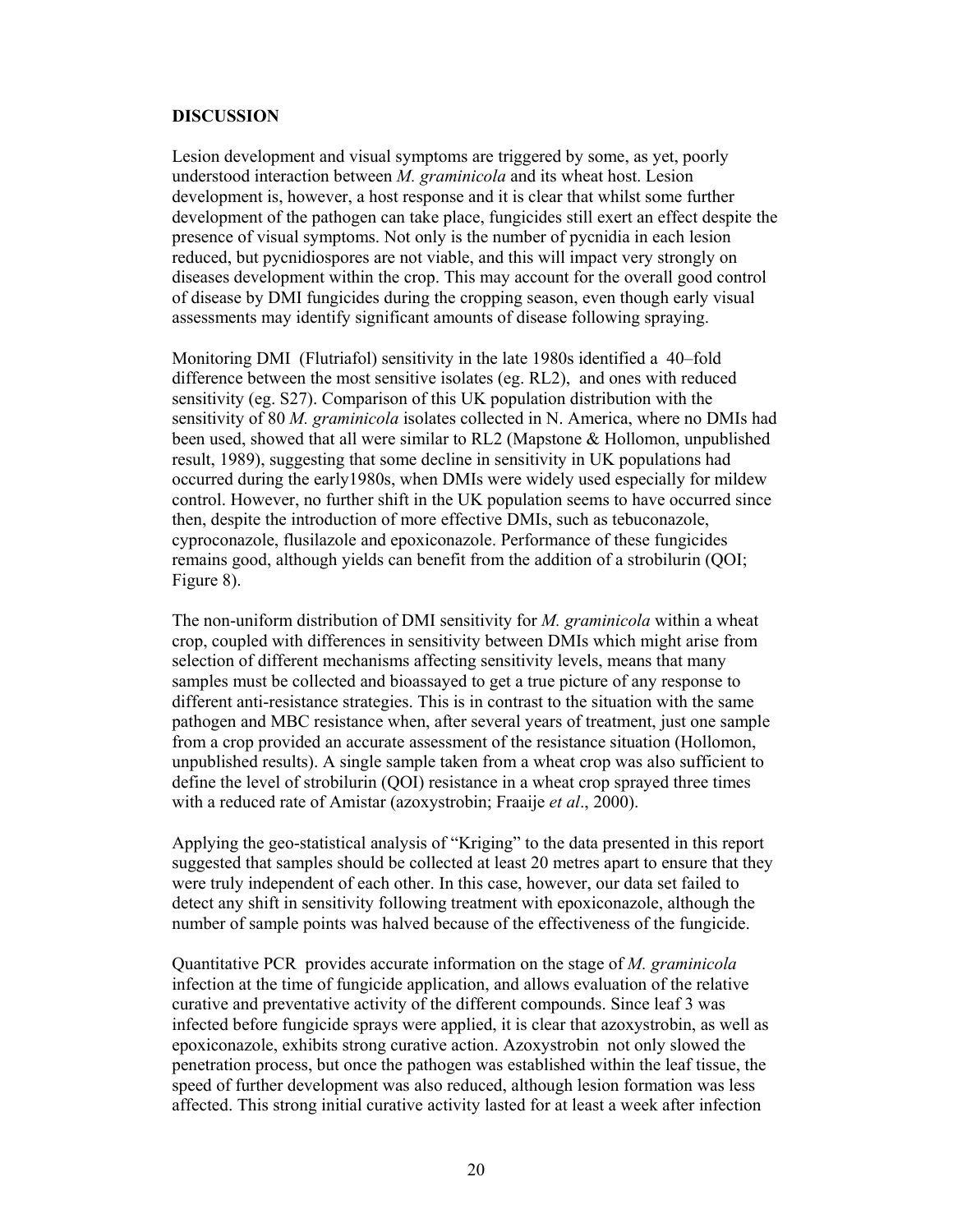began, but then gradually weakened until one month later when this curative activity of azoxystrobin was no longer detectable. In contrast epoxiconazole, which controlled Septoria better than azoxystrobin, not only slowed the infection process, but it also delayed subsequent disease progress. These differences between epoxiconazole and azoxystrobin, impact on the spread of disease and especially the extent of necrosis, which is probably an important factor contributing to differences in yield benefits between the two fungicides (Gooding *et al* 2000). One key consequence of these differences in biological activity is that azoxystrobin slows the development of *M. graminicola,* allowing the curative action of expoxiconazole to persist longer. This factor also contributes to the improved disease control and yield benefits achieved by the DMI/azoxystobin mixtures in several field experiments, compared with when the fungicides were used alone.

Preventative activity of all three fungicides (azoxystrobin, chlorothalonil and epoxiconazole) was associated with a reduced number of infections, although complete protection against attack was never achieved. As expected, the preventative activity of epoxiconazole was weaker than for azoxystrobin. In addition to the well understood differences in the biochemical mode of action between DMIs and azoxystrobin, differences in biological activity suggest that as mixture partners they should provide a good anti-resistance strategy. The essentially fungistatic action of azoxystrobin means that strains showing reduced sensitivity and which grow slowly during the infection process, are exposed for longer to the strong curative activity of epoxiconazole . Unfortunately, these experiments provide no information to link the level of Septoria infection with dose rates of the mixture partners, even though an important practical consideration is the need identify the rate of the cheaper DMI required to complement the strobilurin.

Epoxiconazole is the most widely used DMI on wheat (Garthwaite & Thomas, 1998), and when used alone it always gave the best Septoria control of the fungicides used in the two-spray programmes in this project. However, adding azoxystrobin retained green leaf area and lengthened the photosynthetic life of the upper three leaves, and consequently increased yields. As a consequence, the dose rate of epoxiconazole could be reduced to half rate with little yield penalty. These benefits were greater when mixed with the less effective DMI, tebuconazole, and mixtures with azoxystrobin performed almost as well as DMI/epoxiconazole mixtures. Half-rate azoxystrobin was usually sufficient to achieve these benefits (Elcock *et al*., 2000). Although these reduced rate mixtures performed well, there was no evidence that they selected for reduced sensitivity to any of the DMI fungicides tested.

# **PRACTICAL CONSIDERATIONS**

DMI fungicides continue to provide good control of Septoria leaf blotch. But the wide range in sensitivity to these fungicides within field populations of the pathogen, and the cross sensitivity patterns, emphasises that effective anti-resistance strategies should be used if this good performance is to be maintained. This will be especially important if the systemic DMI, fluquinconazole, is used at all widely as a seed treatment for "Take-All" control, since this will prolong exposure of foliar pathogens to selection by DMIs. When choosing mixture partners to reduce selection for resistance, it is crucial that all mixture partners should have activity against target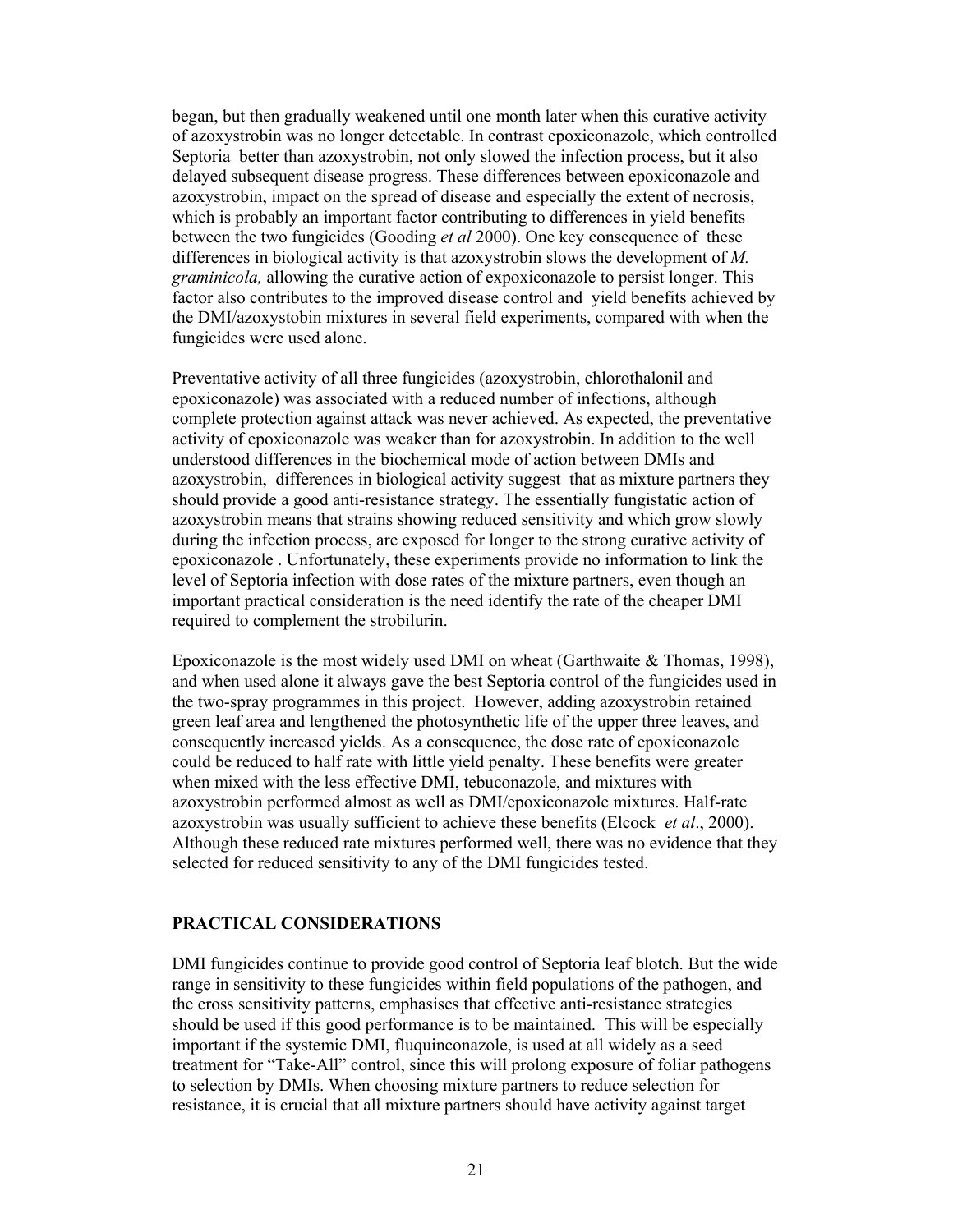pathogens throughout the whole period of an epidemic. Because strobilurins slow down *M*. *graminicola* development, even in applied after infection has occurred, in mixtures they enhance the curative action of DMIs. Consequently, mixtures with strobilurin fungicides not only provide even better disease control and yield benefits than using DMIs alone, but their combined action throughout pathogen development provides a good basis for an anti-resistance strategy. They extent to which DMIs and strobilurins complement each other will be enhanced by introduction of the "second generation" strobilurins, picoxystrobin and pyraclostrobin, since they have even better curative action than azoxystrobin. Several field experiments carried out during this project have emphasised that full rates of the strobilurin partner are not needed to achieve significant yield benefits, but identifying the dose of the DMI partner is more difficult. Using chlorothalonil may add to these benefits, but the purely preventative action of this fungicide means that optimum timing is not always easy to achieve.

Input of accurate information of the levels of infection and DMI sensitivity into DESSAC would enable dose rates of mixture partners to be adjusted to achieve economic levels of control at minimum cost. Use of quantitative PCR provides a good measurement of the amount of disease present, but the DMI sensitivity seen in field populations of *M. graminicola* is far from uniform, and sampling crops to assess accurately the overall level of DMI sensitivity remains a difficulty.

Assessment of visual symptoms two weeks, or less, after spraying is unlikely to provide a meaningful guide to the performance of DMI fungicides, since appearance of necrotic lesions is not necessarily linked to production of viable inoculum and subsequent disease spread. To properly identify any decline in performance of DMI fungicides against *M. graminicola* requires assessment at least six weeks after treatment, when symptoms are the result of new infections occurring well after spraying.

# **COSTS OF RESISTANCE**

Establishing the cost to growers of loosing a fungicide because of resistance is difficult because so many factors are involved, and consequently all the information needed is often not available. However, an attempt was made to assess the cost of resistance to MBC fungicides which, from the mid-1980's, no longer controlled cereal eyespot. The replacement fungicide, prochloraz, was more costly and less effective. The analysis suggested an annual cost to growers at that time of £25m (Locke, 1995). Since MBC resistance in eyespot remains at a high level almost 20 years later, some elements of this cost remain today.

Loss of DMI fungicides because of resistance in *M. graminicola* would be no less costly for growers. Even with the use of generally effective DMI fungicdes, the estimated loss caused by Septoria in 1999 was £24M (Hardwick *et al*., 2000). Again, replacement fungicides are more expensive, and less effective than the best DMI fungicides, such as epoxiconazole. Furthermore, resistance to the alternative strobilurin fungicides has already become a problem in several diseases, including the related *M. fijiiensis* (banana sigatoka disease). Identifying how best to use fungicide mixtures as effective anti-resistance strategies should provide significant cost benefits, if it prolongs the durability of useful DMI fungicides.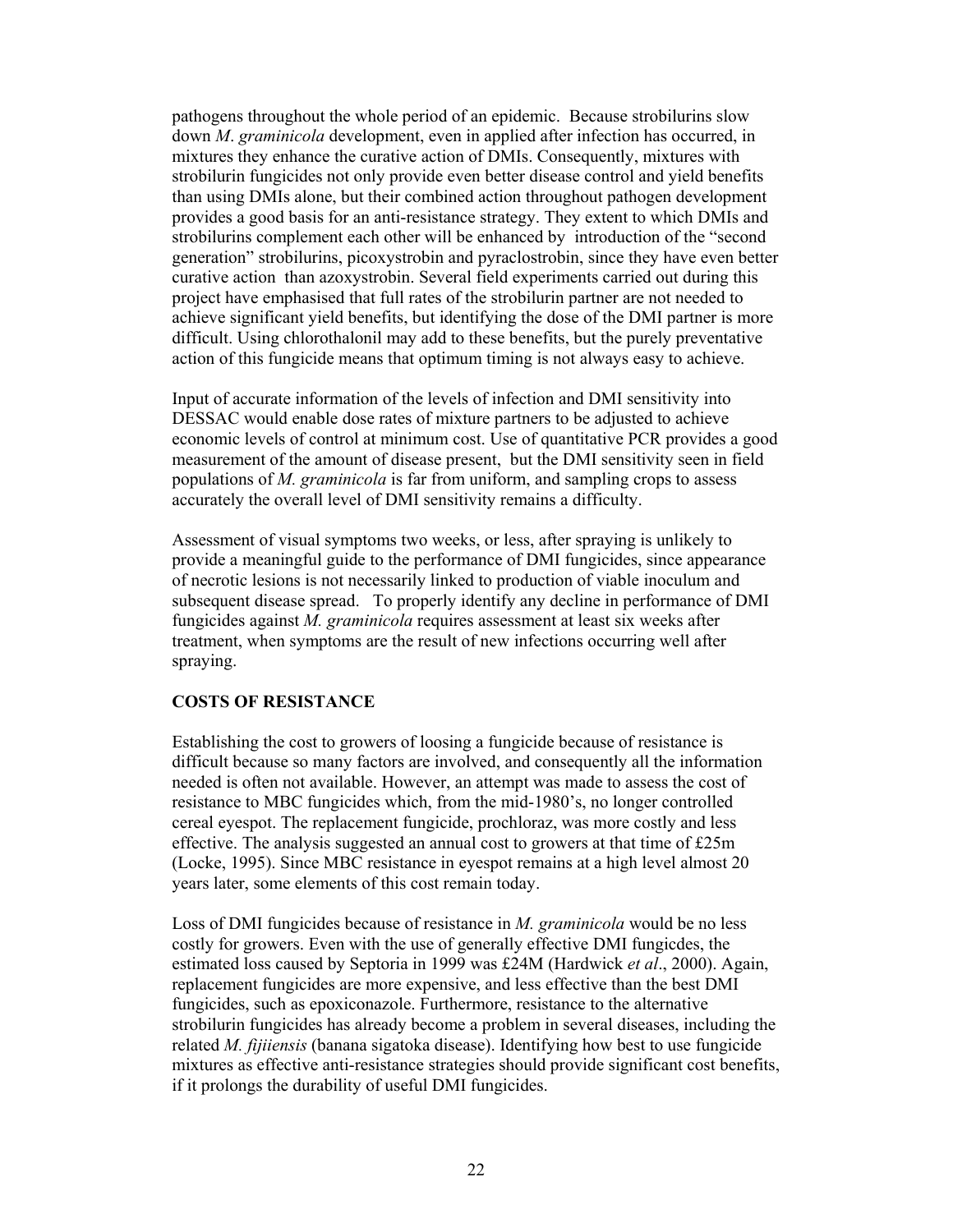# **FUTURE RESEARCH NEEDS**

A key conclusion of this report is that DMI/strobilurin mixtures are a good antiresistance strategy, and one which should prolong the durability of both fungicide groups. However, used at full rates these mixtures are expensive. There is no evidence that, at least within the fungicide rates used in agricultural practice, that lowering doses encourages DMI resistance in *M. graminicola*. Consequenly, a series of field experiments seeking to link disease levels with fungicide dose rates required to give economic control, should allow the rates of mixture partners to be adjusted to suit individual crop needs, and in this way, minimise costs. Quantitative PCR methods, which were developed with HGCA funding, provide the tools to carry out these experiments in a meaningful way.

# **ACKNOWLEDGEMENTS**

Thanks are due to Professor Harry Parker (Stanford University) for help with the "Kriging" analysis, and to Dr Eric Rohel for contributing to the PCR experiments. We also acknowledge the help of Sheila Kendall, Lisa Black and Patrick Taggart with both the field work and performing the many bioassays carried out during this project.

# **REFERENCES**

- Elcock, S.J.; Turner, J.A.; Kendall, S.J; Hollomon, D.W.; Jones, D. Black,L. and Cooke. L.R. (2000) Potential for the development of reduced sensitivity to DMI fungicides in current control practices for *Mycosphaerella graminicola* in winter wheat in the UK. *The BCBP Conference – Pests and diseases 2000*, 407-414.
- Fraaije, B.A.; Lovell, D.J.; Rohel, E.A. and Hollomon D.W. (1999) Rapid detection and diagnosis of *Septoria tritici* epidemics in wheat using a polymerase chain reaction/Picogreen assay. *J. Appl. Microbiol.,* **86**, 701-708.
- Fraaije, B.A.; Butters, J.A. and Hollomon, D.W. (2000) *In planta* genotyping of *Erysiphe graminis* f.sp. *tritici* isolates for strobilurin resistance using a Fluormetric allele-specific PCR assay. *The BCBP Conference – Pests and Diseases 2000*, 647-654.
- Garthwaite, D.G. and Thomas, M.R. (1998) Pesticide Use Survey Report 159; Arable Farm Crops in Great Britain 1998. MAFF and SERAD, 97pp.
- Gooding, M.J.; Dimmock, J.P.R.E.; France, J. and Jones, S.A. (2000) Green leaf area decline of wheat flag leaves: the influence of fungicides and relationships with mean grain weight and grain yield. *Ann. Appl. Biol*., **136,** 77-84.
- Hardwick, N.V.; Slough, J.E. and Jones, D.R. (2000) Cereal disease control are fungicides the sole answer? *The BCBP Conference – Pests and Diseases 2000*, 647-654.
- Herman, D, and Gisi, U (1994) Cross-resistance among DMI fungicides and sensitivity distributions of *Septoria tritici* populations. . *Brighton Crop Protection Conference – Pests and Diseases,* 487-492.
- Leroux, P. and Gredt, M. (2000) Resistance aux fungicides *Mycosphaerella graminicola* (anamorphe *Septoria tritici*), l'agent d'une septoriose du ble. *AFPP- Sixieme conference Internationale sur les Maladies des Plantes*, 795-802